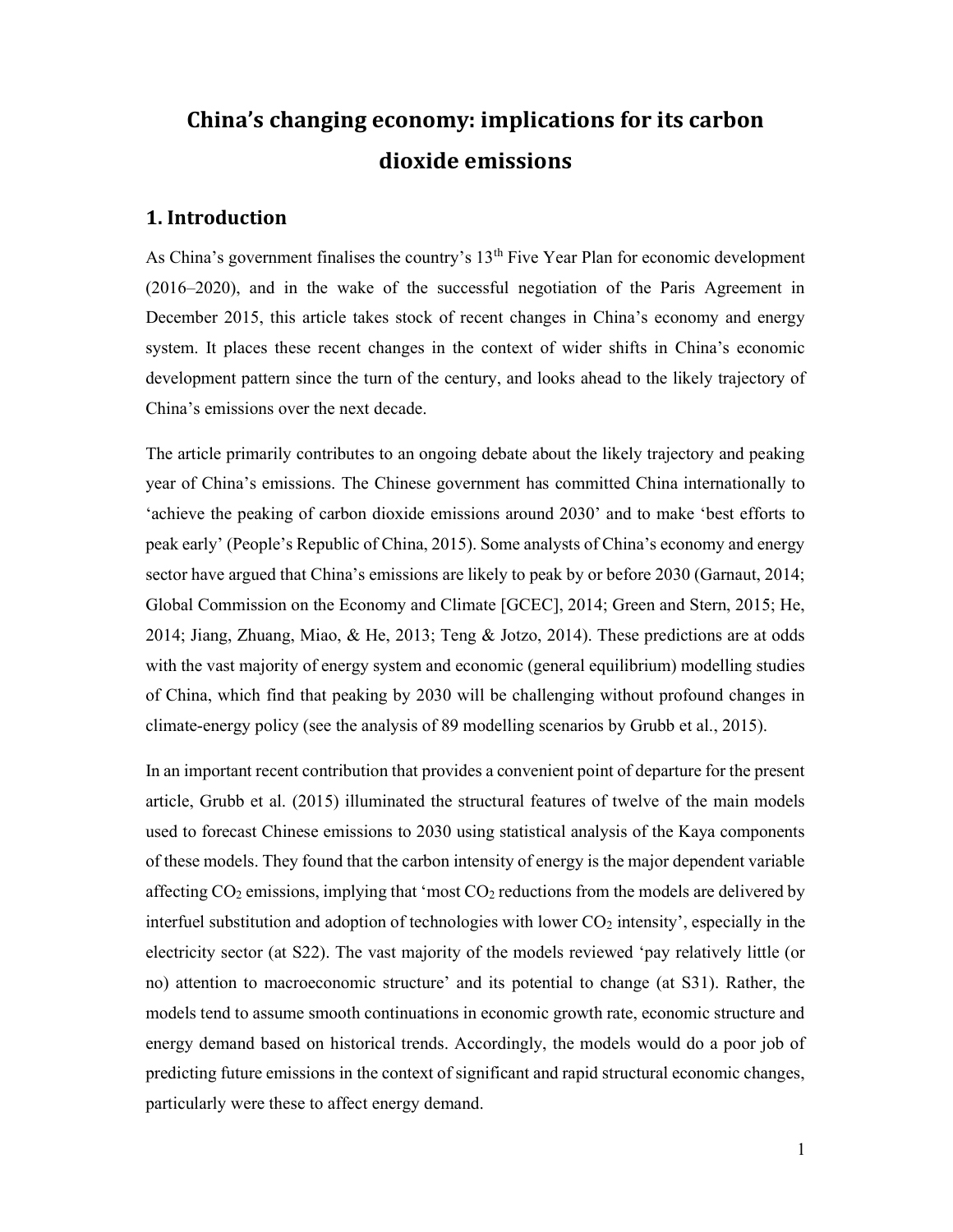The present article argues that China is in fact undergoing large-scale, rapid, and multidimensional changes in economic structure, with major implications for energy demand, at the same time as the energy supply is diversifying. Accordingly, the modelling scenarios referred to above, insofar as they fail to account for such changes, will not generate accurate forecasts of China's emissions trajectory. Moreover, it may be very difficult to capture the changes occurring in China with yet further formal modelling exercises (Grubb et al., 2015).

This article therefore takes a different approach to analyse China's emissions trajectory. Methodologically, we proceed by explaining the genesis and nature of the recent and ongoing changes in China's economy, economic strategy/policy, and energy sector (Part 2). In the light of this overview, we then synthesise relevant data from the period January 2014 to September 2015 to produce an account of what might be termed the early or transitional phase of China's 'new normal' economic strategy (Part 3). In Part 4 we explore how the dynamics of this new strategy are likely to play out over the next decade, while also identifying risks, challenges and key policy responses to these. We use a simple illustrative scenario to show how the likely trends we identify in this Part could lead to a peak in  $CO<sub>2</sub>$  emissions before 2025. We conclude by considering some implications of our analysis for both policy and future research.

### 2. 2000–2013: heavy industry growth and its implications

China has been growing very rapidly, often at double-digit rates, for more than three decades since its period of reform and opening-up took hold in the late 1970s / early 1980s. Its strategy has been centred on high savings and investment, strong export orientation and a focus on manufacturing and construction industries. Yet periods of continuity have been punctuated by major structural shifts.

One such shift came at the turn of the century, as China rapidly developed its energy-intensive, heavy industries. Over the period of roughly 2000–2013, China's growth strategy was characterised by the following features (China Council for International Cooperation on Environment and Development [CCICED], 2014; Garnaut et al., 2013; 2014):

- roughly double-digit annual GDP growth (on average);
- a very high investment share of expenditure, with exceptionally low proportions of expenditure on domestic consumption and services;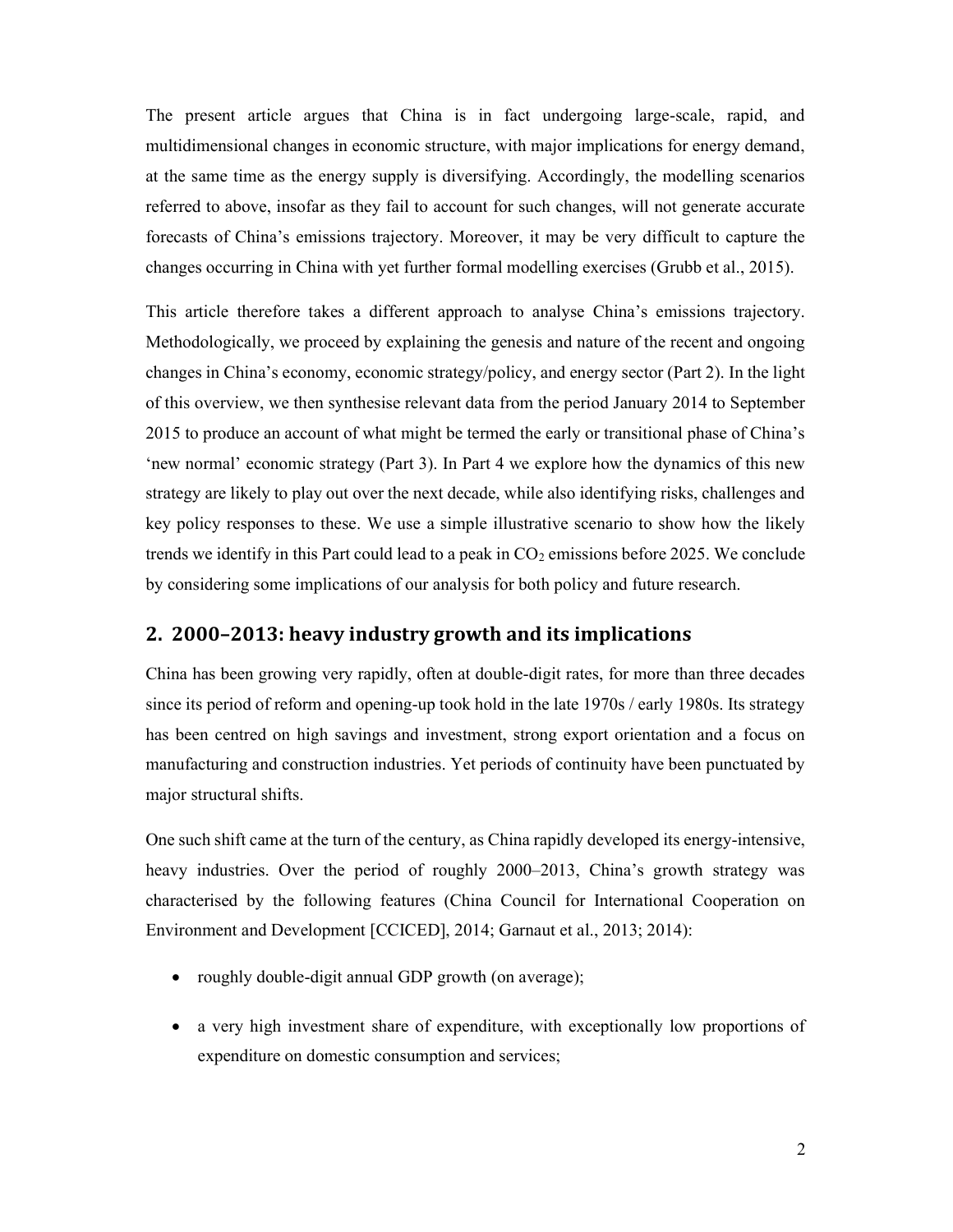- very high levels of investment in heavy industry sectors such as steel and cement production, which require large volumes of energy (both direct fossil fuel inputs in the production process and electricity consumption, with the latter supplied predominantly through expansions in coal-fired power generation);
- a high profit share of income;
- strong dependence on exports to external markets, albeit less so in the period following the global financial crisis of 2007/08, in which falls in net-exports were largely replaced by additional, government-stimulated domestic investment.

One consequence of this growth model was an extraordinary expansion in coal consumption. Between 2000 and 2013, China's coal consumption nearly trebled, growing at a compound rate of more than 8% per year (National Bureau of Statistics [NBS], 2015a<sup>1</sup>). This rapid growth saw China become a net importer of coal from 2009, and by the end of this period half of the coal consumed globally was being consumed in China.

This model brought with it many benefits. However, the Chinese people (Pew Research Centre, 2013; Wike & Parker, 2015), leading experts (International Monetary Fund [IMF], 2015; World Bank & DRC, 2013) and China's leaders<sup>2</sup> have increasingly come to recognise that this model of growth is not sustainable or desirable — for economic, financial, social and local environmental reasons, to say nothing of its incompatibility with global climate goals (Stern, 2015, pp. 224–225).

First, China's growth model is *environmentally* unsustainable. In particular, the economy's reliance on coal-fired power and heavy industrial production, and its growing vehicle use in urban areas, have led to acute rises in outdoor air pollution, to which China's growing urban population is exposed (CCICED, 2014; World Bank & DRC, 2014). Air pollution is exacting an immense toll on public health: in the most comprehensive study of ground monitoring data to date, particulate matter pollution measuring less than 2.5 micrometres in diameter (PM2.5) in China has been estimated to contribute to 1.6 million premature deaths per year, i.e. 4,000 deaths per day (Rohde & Muller, 2015) — or a monetary equivalent (using conventional

<sup>&</sup>lt;sup>1</sup> This data takes into account the significant statistical revision of Chinese coal data from 2000–2013 following the five-yearly economic census completed in 2014.

<sup>&</sup>lt;sup>2</sup> See, e.g., remarks made by President Xi (quoted in Anonymous, 2013) and Premier Li (quoted in Anderlini, Mitchell and Wildau, 2015).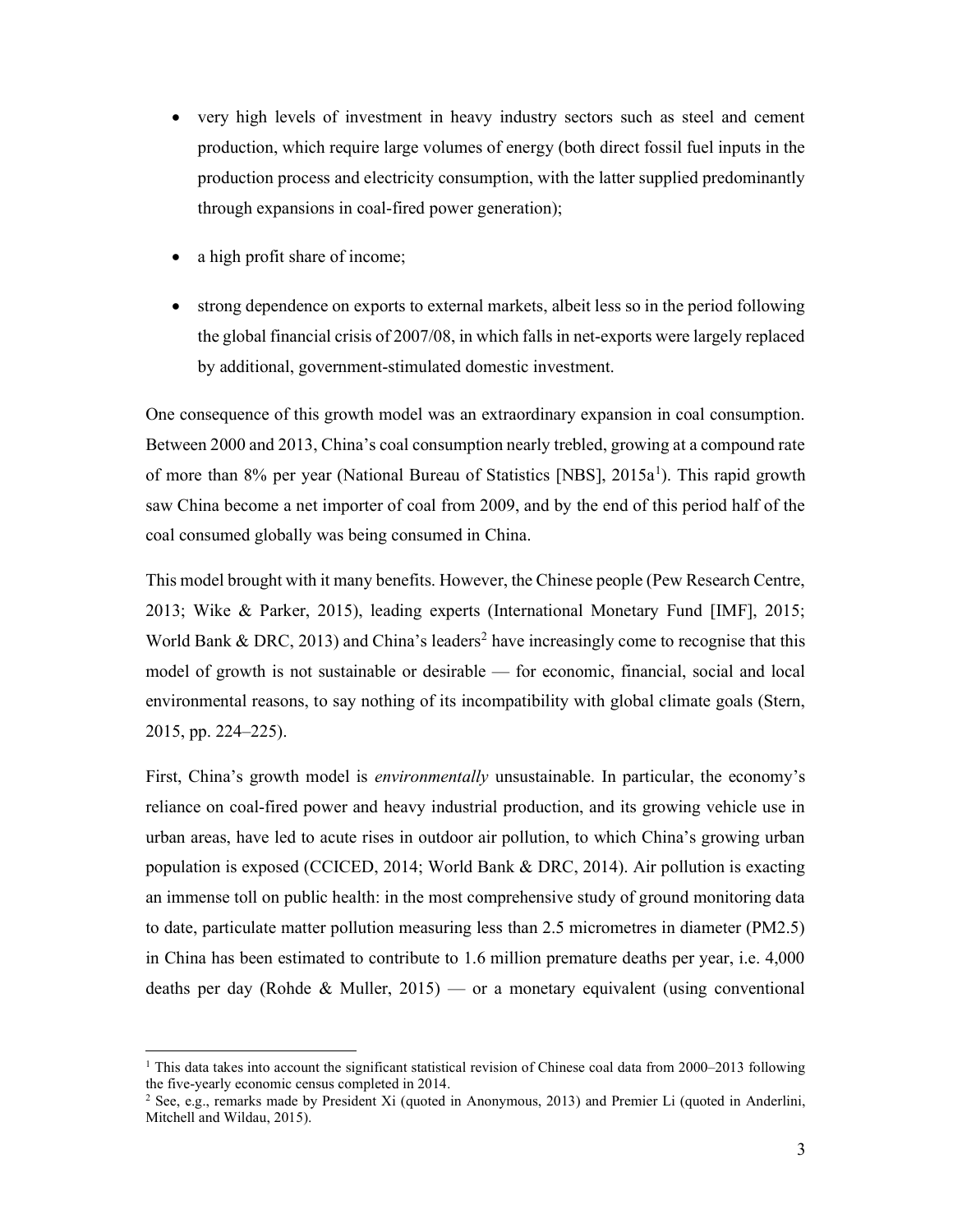monetisation techniques) of more than 10% of China's GDP (Hamilton, forthcoming). Other environmental impacts are mounting, too, including water pollution and water scarcity, soil pollution and solid waste (CCICED, 2014; World Bank & DRC, 2014).

The old model of growth, while lifting hundreds of millions of Chinese out of poverty, has also produced various undesirable social impacts that are adding to pressures for reform (Hu, 2015; World Bank & DRC, 2014; Pew Research Centre, 2013; Wike & Parker, 2015). Most prominently, it has led to growing inequalities of different kinds. Rapid urbanisation and urban economic growth, combined with China's restrictive residential registration (hukou) system, have led to rising urban-rural inequality and social divisions between registered and unregistered urban residents (World Bank  $& DRC$ , 2014). There has also been growing inequality between regions as the growth was disproportionately concentrated in the eastern coastal cities, though with an increasing shift toward central regions in recent years (Hu, 2015). In addition, the low-wage/high-profit structure of the old growth model combined with the relatively low expenditure on social services contributed to rising interpersonal inequality (Garnaut et al., 2013). Meanwhile, the health impacts of pollution and environmental degradation have created deep and growing social pressures for change (Pew Research Centre, 2013; Sheehan, Cheng, English, & Sun, 2014; Wike & Parker, 2015).

Thirdly, the old model of growth is unsustainable in a conventional *economic* sense. As demand in many parts of China's construction and heavy industrial sectors passes saturation points, continued political-economic incentives to invest in these areas have resulted in widespread excess capacity and diminishing returns on capital, undermining their competitiveness and resulting in weak productivity growth (CCICED, 2014; IMF, 2015). Additionally, the workingage proportion of China's population (i.e. those between 16 and 60 years old) is shrinking (Fan, 2015), contributing to upward pressure on wages. Changing labour market conditions are, in turn, eroding China's comparative advantage in low-wage, low-value-added, export-oriented manufacturing (IMF, 2015). Moreover, natural resource constraints, environmental deterioration and high levels of dependence on imported energy are also undermining China's economic performance and imposing mounting economic costs (CCICED, 2014; GCEC 2014; World Bank & DRC, 2014).

Additionally, China faces major vulnerabilities in its financial sector that threaten long-term growth if not managed well. In the midst of the global financial crisis of 2007–08, state-owned banks engaged in a major expansion of credit that resulted in large amounts of bank debt being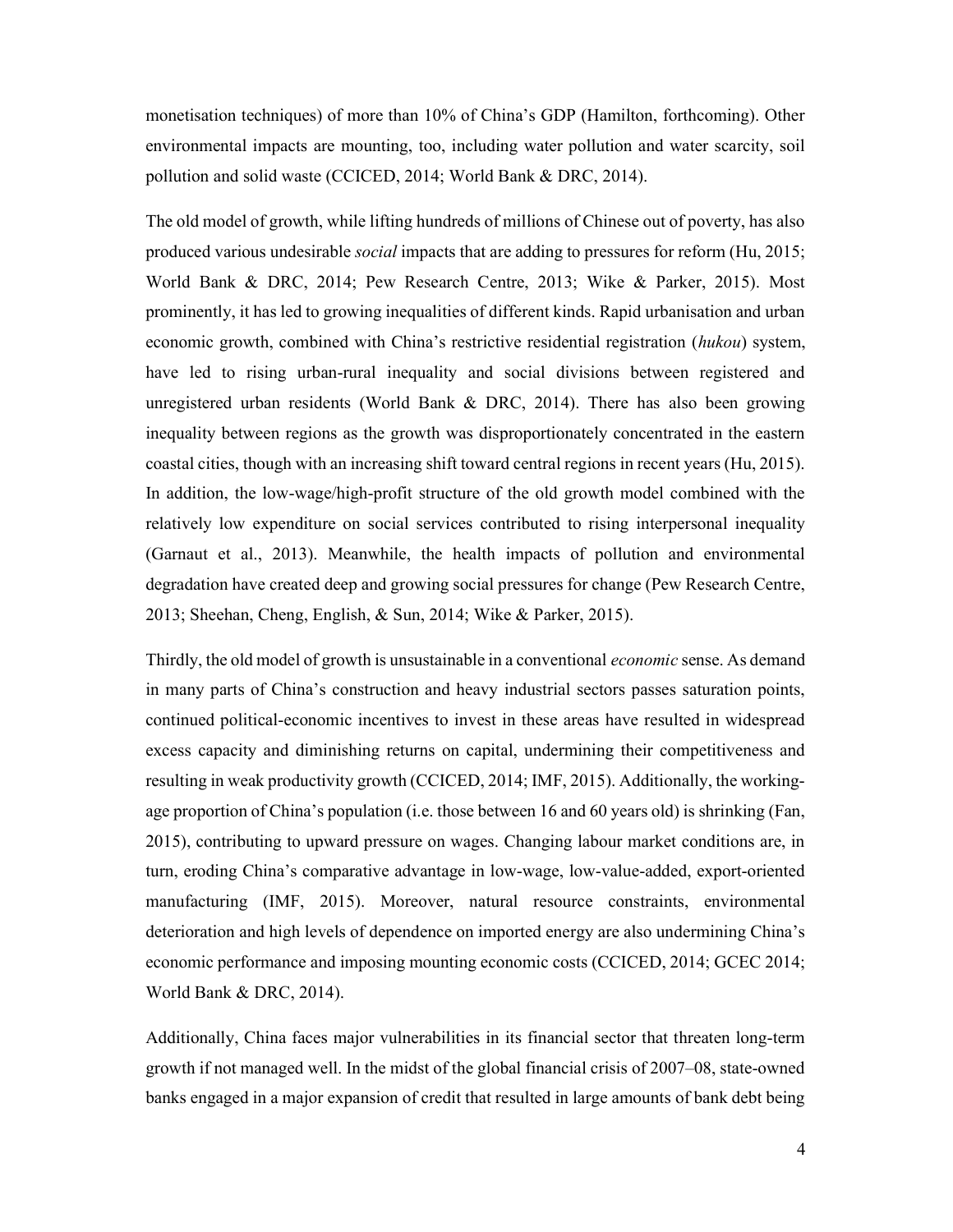accumulated by local governments and commercial enterprises to finance investment, especially in property construction and infrastructure, in turn stimulating demand for heavyindustrial products like steel and cement (Guan et al., 2014, p. 1019). Total debt in the Chinese economy quadrupled from an estimated \$7 trillion in 2007 to \$28 trillion by mid-2014 (Dobbs, Lund, Woetzel, & Mutafchieva, 2015). Given the extent of excess capacity in real estate and heavy industry, much of the investment was not allocated to profitable projects, leaving Chinese banks with large and rising portfolios of non-performing loans (IMF, 2015). Deeper problems with credit quality are being revealed as the economy slows (see, e.g., Bland, 2015). According to the IMF, these vulnerabilities 'have reached the point that addressing them is an urgent priority' (IMF, 2015, p. 8).

Around 2012–13, China's then-incoming generation of political leaders began articulating the need for fundamental structural change and policy reform — a 'new normal' — in order to respond to these challenges and steer China's development path onto a more sustainable and desirable course. Between late 2013 and 2015, the contours of that agenda have been articulated with increasing force and clarity at the highest levels of China's government (Central Committee of the Communist Party of China [CCCPC], 2013; State Council, 2013; Zhang, 2014; and see Kuijs, 2015).

This 'new normal' is understood by China's leadership and policy elite as embodying a shift toward economic growth of a higher quality and lower rate, with a particular emphasis on four sub-themes: services, innovation, reduced inequality and environmental sustainability.<sup>3</sup> 'Services' and 'innovation' can be read as proxies for the changing structure of Chinese industry and investment towards services and higher-value-added manufacturing. 'Reduced inequality' refers to rebalancing the economy toward domestic consumption and initiatives to reduce urban-rural and inter-regional inequalities. Environmental sustainability is both a product of the other measures and a distinct aim referring to changes in the energy supply and other environmental and climate policy initiatives. For example, a number of additional energy/climate plans and policies were introduced around 2013, including the National Climate Change Plan, the Energy Development Strategic Action Plan, and the Air Pollution Prevention

<sup>&</sup>lt;sup>3</sup> This summary definition of the 'new normal' concept is based on Stern's discussions with Chinese leaders and policymakers at the China Development Forum in March 2015. These four sub-themes are also apparent from key documents produced under China's new leadership over the last two years, such as those cited in the previous paragraph (cf Hu, 2015).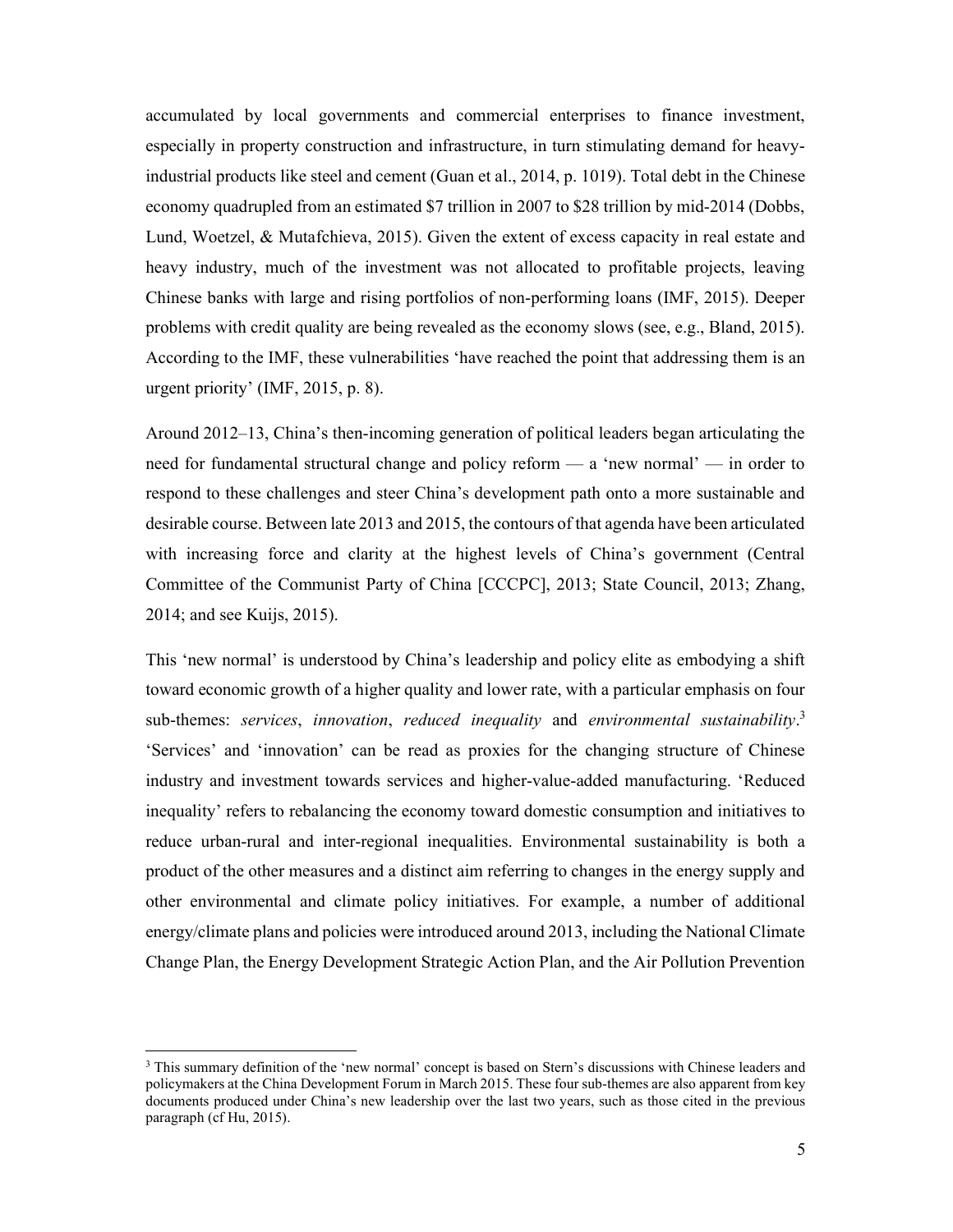and Control Plan. One can readily see how each of these sub-themes directly responds to the social, environmental and economic legacy of the old model of growth, discussed above.

Through a combination of emergent changes in the economy and top-down shifts in strategy and policy, deep and wide-ranging changes in China's economic structure and policy are now occurring — changes 'so comprehensive and profound that they add up to a new model of Chinese economic growth' (Garnaut et al., 2013; cf Hu, 2015). At the same time, China is experiencing shorter-term transitional challenges associated with the decline of industries that powered the old growth model and the introduction of policies needed to underpin the new model. The following section substantiates this picture of profound change by analysing recent economic data and associated dynamics.

# 3. 2014–2015: the early phase of China's 'new normal'

The nature, scale and pace of change occurring in China can be gleaned by recent analysis of data relating to energy consumption and energy supply, and their underlying dynamics, and contrasting these with trends from the previous growth phase.

### 3.1 Energy consumption

Driven by strong growth in heavy industry investment and production, China's total primary energy consumption (PEC) grew at a compound annual rate of more than 8% per year between 2000–2013 (NBS, 2015a). In a dramatic shift, PEC growth slowed to just over one quarter of this level in 2014, growing only 2.2% compared with 2013 (NBS, 2015b), and slowed even further to less than 1% year-on-year in the first three quarters of 2015 (NBS, 2015c).

To understand why this shift has occurred, it is helpful to analyse energy consumption as the product of GDP and the energy intensity of GDP (the latter reflecting both changes in the sectoral composition of growth and changes in energy efficiency within sectors).

GDP growth in China has fallen from an average of 10.5% p.a. over the period 2000–2010, to 7–8% over 2012–2014 (World Bank, 2015; IMF, 2015). Official data record growth slowing to below 6.9% over the first three quarters of 2015 (NBS, 2015c), with unofficial forecasts using alternative methods forecasting significantly lower levels of growth for 2015.<sup>4</sup>

<sup>4</sup> See, for example, the average of forecasts by experts using alternative methods produced by Consensus Economics (cited in Wolf, 2015).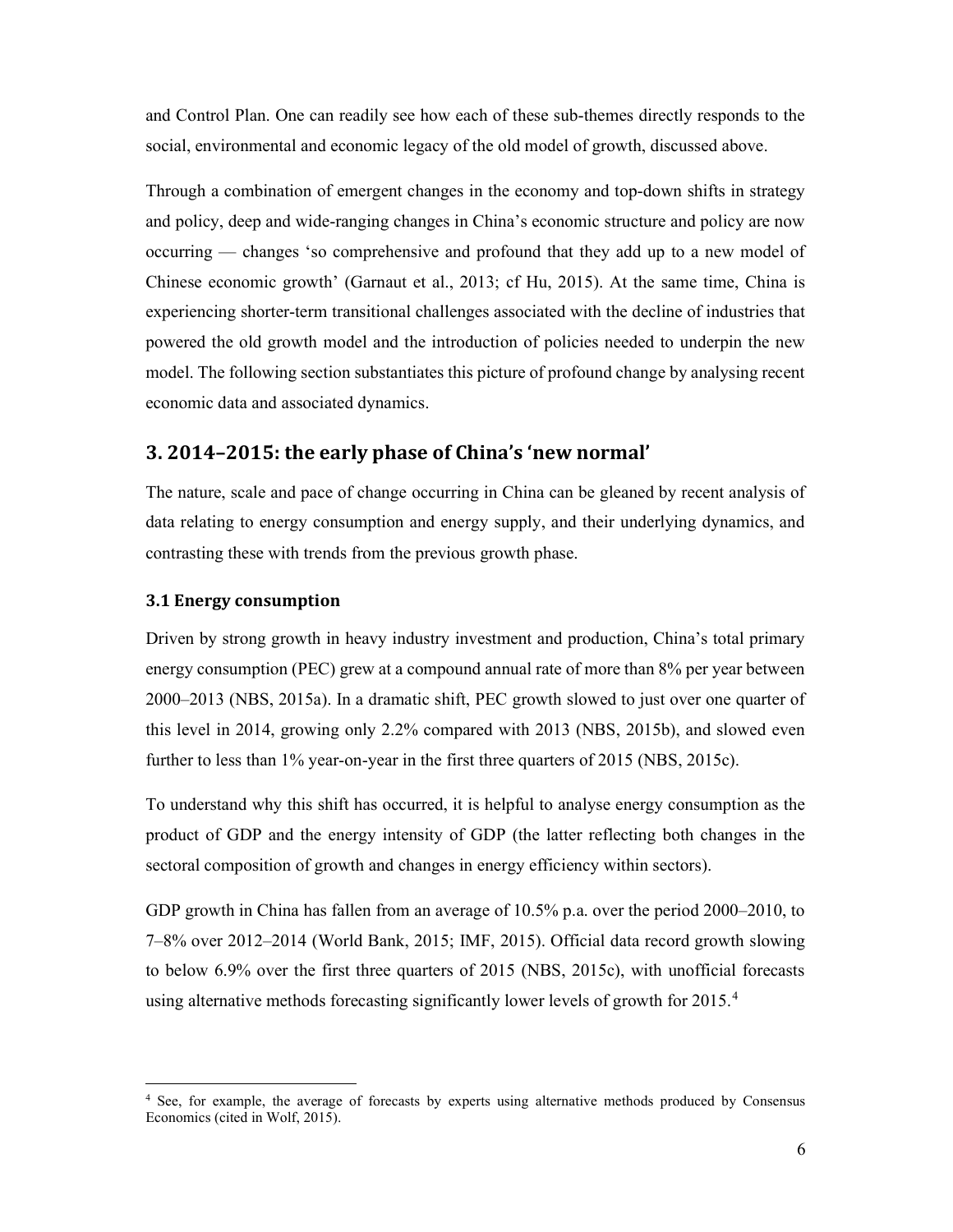China's slowing growth rate is linked to the changing structure of its economy, which is moving away from high reliance on net exports, fixed asset investment and heavy industry, and towards greater domestic consumption and tertiary production (IMF, 2015; NBS, 2015c).

Of particular importance in this structural change is the declining share of industry in GDP. Heavy industry expanded rapidly in the 2000–2013 period, with the result that China's industry share of GDP — accounting for 44% in 2013 — has been exceptionally high compared with countries at similar levels of development (Grubb et al., 2015; Xu, Zhao, Liu & Kang, 2014). Because Chinese industry is such a high consumer of energy relative to the services, household and transport sectors, the changes in the structure of growth described above are putting strong downward pressure on PEC growth. Notably, the steel and cement industries, which are especially high energy users, have begun to decline. In 2014, these industries grew much slower than in the 2000–2013 period (NBS, 2015b), and in the first half of 2015 they declined in absolute terms: crude steel production fell by 1.3%, and cement production fell by 5.3%, compared with the same period in 2014 (NBS, 2015d).

These structural changes are occurring on top of ongoing energy conservation initiatives within industry and other sectors (see Song et al., 2015). The result of both structural change and energy efficiency improvements has been especially strong declines in the energy intensity of GDP over the last two years: 4.8% in 2014 (NBS, 2015b) and 5.7% percent year-on-year in the first three quarters of 2015 (NBS, 2015c), at the same time as GDP growth slowed significantly.

### 3.2 Energy supply

At the same time as China's energy demand growth has been slowing dramatically, China's energy sector transformation has continued apace. Between 2010 and 2014, non-fossil energy generation capacity went from 256.7 gigawatts (GW) to 444 GW, an increase of 73% (Song et al., 2015). In 2014 alone, China added roughly 22 GW of hydroelectric capacity, more than 5 GW of nuclear, 21 GW of wind, and 11 GW of solar (mostly photovoltaics) (China Electricity Council 2015a; 2015b). By the end of 2014 China's non-fossil share of total PEC was 11.2% (NBS, 2015a).

The expansion of non-fossil energy sources is being driven by at least three important factors. First, it constitutes part of the government's response to the air pollution crisis by helping to reduce reliance on coal-fired power generation (Sheehan et al., 2014). Second, higher proportions of indigenous renewable energy mitigate reliance on fossil fuel imports, improving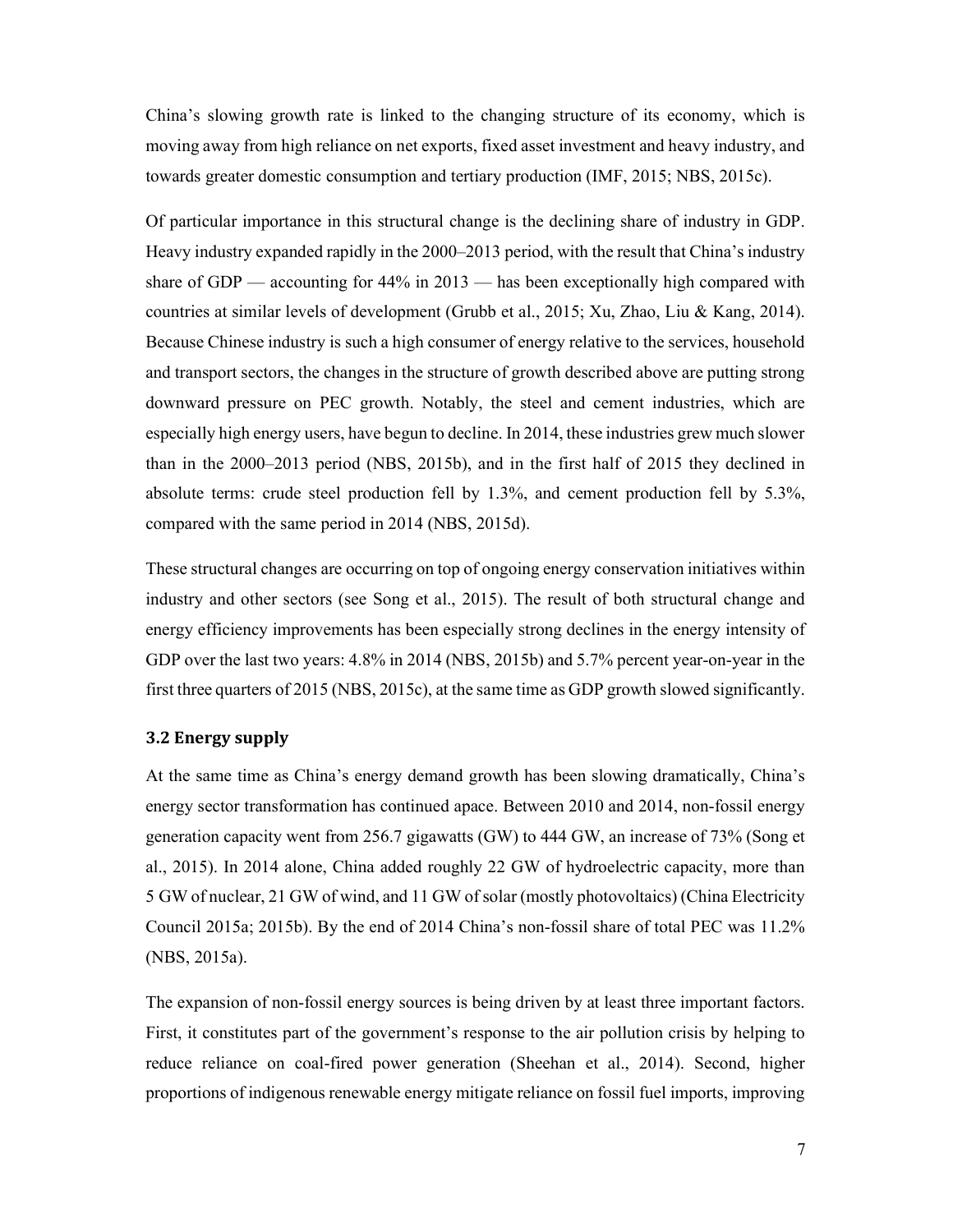energy security (Baghat, 2010). Third, the government has strategically prioritised zero-carbon energy generation industries (nuclear and renewables) as innovative sectors in which China can move up the global value chain, capture global market share, and secure future domestic industrial growth (Energy Research Institute, 2015; Nahm & Steinfeld, 2014). These efforts have materialised in strong state support for innovation in, and the manufacturing and deployment of, zero-emissions energy sources (Frankfurt School–UNEP Centre & BNEF, 2015).

China is also rapidly expanding its supplies of gas, along with its domestic gas production and import capacity, as a key part of its plans to diversify the energy mix and reduce air pollution. Gas consumption grew at a compound rate of 14% per year from 2010 to 2014 (NBS, 2015a). Along with the expansion of other non-coal thermal sources, such as bioenergy, the expansion of gas is further eroding the share of coal in China's energy mix.

Coal consumption in industry, which accounts for about half of China's total coal consumption, also appears to be falling. The downward pressure on industrial coal use resulting from falling steel and cement output (see above section 3.1) is being compounded by trends within these industries to substitute away from emissions-intensive production processes. For example, industry experts point to a declining proportion of steel being produced from blast furnaces (which use coking coal) as these are substituted for methods that use recycled scrap steel (which do not use coal), and to similar substitutions toward lower-emissions production processes occurring in the cement industry.<sup>5</sup>

While the expansions of all non-coal energy sources and changing production methods in industry are increasingly displacing coal in the energy mix, the government is also taking unprecedented steps to regulate coal consumption directly to combat air pollution. In 2013, pursuant to its Air Pollution Prevent and Control Action Plan, the government established coal caps in nine provinces and cities that together account for 30% of China's coal consumption (Song et al., 2015).

The combined effects of all of the above measures, in the context of significantly slower PEC growth, has been a rapid turnaround in China's consumption of coal. According to estimates by the US Energy Information Administration, in 2014, there was no growth in coal consumption when measured on an energy content basis and, when measured in terms of

<sup>5</sup> Ross Garnaut (personal communication, March 12, 2015).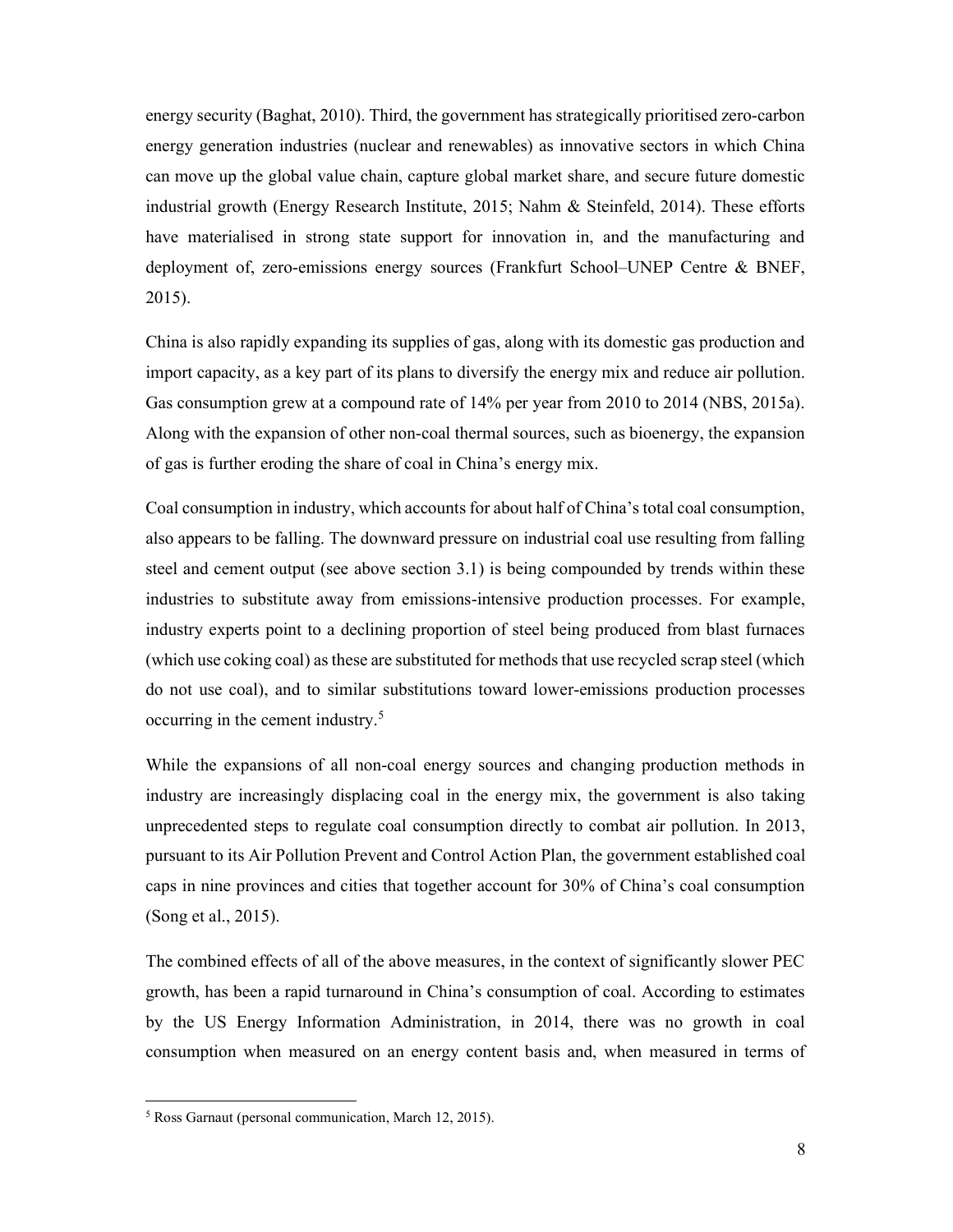physical tonnage, coal consumption fell by 2% (EIA, 2015).<sup>6</sup> After compound annual growth in coal consumption of more than 8% per year in the preceding 13 years, this turnaround is remarkable. The rapid change is also reflected in coal production and import data from 2014, with production falling 2.5% and imports falling 10.9% (NBS, 2015b). In the first three quarters of 2015, coal's decline deepened, with production falling 4.3% and imports falling nearly 30% year-on-year, suggesting consumption fell by around 5% in volumetric terms (China Shenhua Energy Company Ltd, 2015).<sup>7</sup>

While there has been considerable attention paid to anomalies and revisions in China's recent historic coal data up to the end of 2013 (Buckley 2015; Wilson, 2015; Wynn, 2015), the 2014 and 2015 data are likely to be relatively accurate owing to changes in calculation methods made following China's once-in-five-year economics census in 2013. The 2014–15 data, moreover, are consistent with wider market trends, most relevantly in thermal electricity generation (where data are more reliable due to metering) and in heavy industry sectors such as steel and cement, discussed above (see China Shenhua Energy Company Ltd, 2015, pp. 14–15; Green and Stern, 2015). Accordingly, it is highly unlikely that the 2014–15 coal data misrepresent the general picture over this period: flattening and then falling coal consumption, production and imports.

# 4. The next decade: likely trends and dynamics in China's energy demand, supply and  $CO<sub>2</sub>$  emissions

This final section of the article looks forward to the next decade, considering the possible evolution of China's economy and energy system over the course of the  $13<sup>th</sup>$  and  $14<sup>th</sup>$  Five Year Plans by focusing on key themes and issues affecting the trajectory of China's  $CO<sub>2</sub>$  emissions. Major risks and challenges in relation to each theme are explored, along with suggested policy priorities to address these.

<sup>&</sup>lt;sup>6</sup> The figures cited here take into account the upward revisions to China's historical coal consumption made by China's statistical agencies following the once-in-five-year economic census, which took place in 2013. The census put China's coal data on a surer footing. China's National Bureau of Statistics (2015a) reported an increase of less than 0.06% in the consumption of coal in Standard Coal Equivalent (SCE) terms in 2014 compared with 2013. This increase in SCE consumption at the same time as the fall in physical coal consumption reflects an increase in the average quality (hence energy content) of coal burned in China in 2014. Preliminary statistics from China's National Bureau of Statistics had earlier (NBS, 2015b) estimated a 2.9% decline in coal consumption in SCE terms in 2014, before changes in average energy content were factored in.

<sup>&</sup>lt;sup>7</sup> This figure assumes slower growth in inventories over this period in 2015 compared with 2014. The fall may have been lower when measured in terms of energy content, depending on changes in the average quality of coal consumed.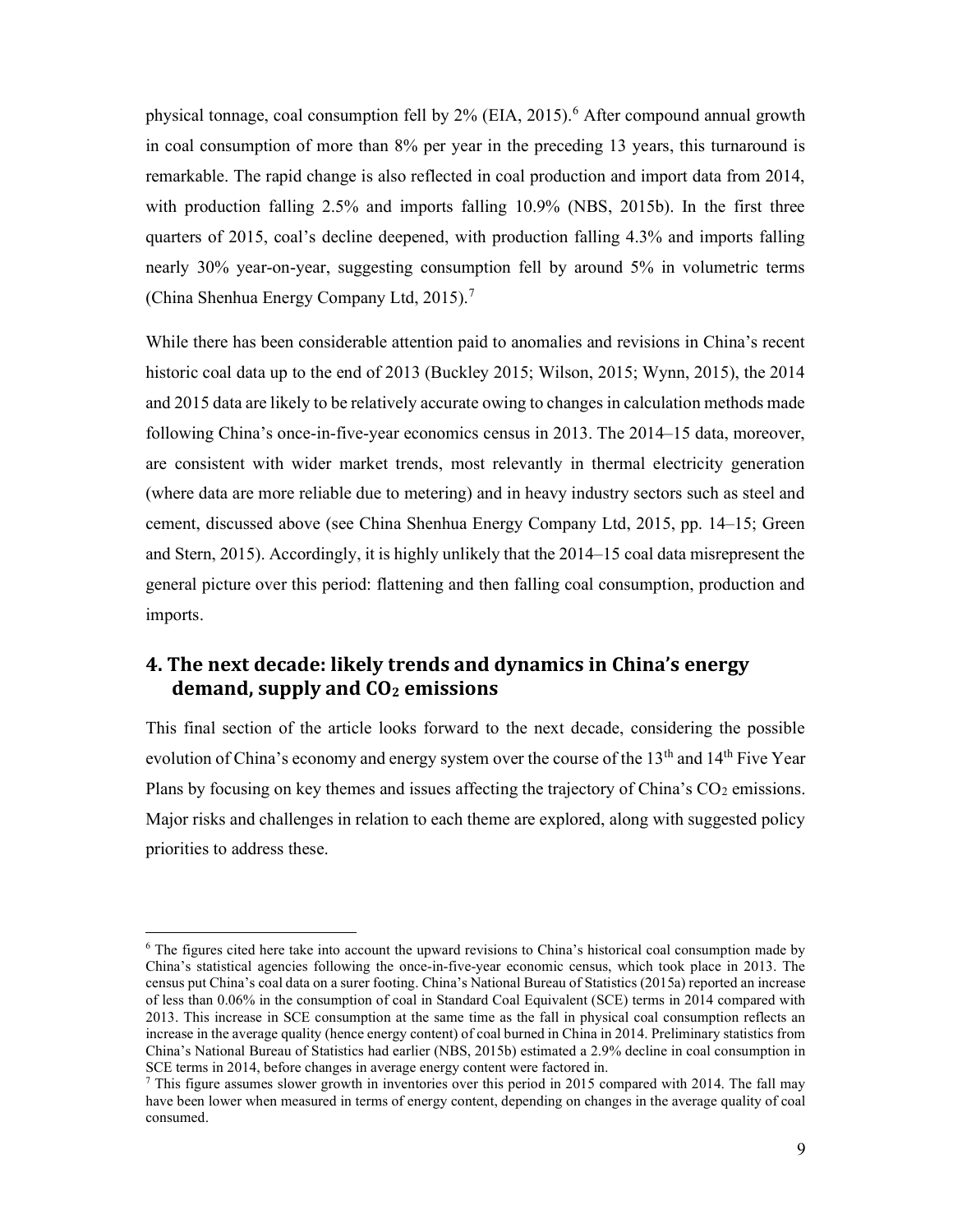### 4.1 Energy consumption

### GDP growth: managing structural change for slower but better quality growth

There is widespread agreement among expert analysts of China's macroeconomy that the *long*term structural trend in China is one of slowing economic growth (see, e.g., IMF, 2015; Hu, 2015; Johansson et al., 2013; Pritchett & Summers, 2014). That has been the historical experience of countries experiencing periods of rapid growth, 'catch up' and policy reform. China's growth path, with its past very high savings and investment rates, will likely involve a continued shift toward domestic consumption and more productive, higher-value industries, including services and clean-technology industries. This will significantly improve living standards in China, but likely come with slower GDP growth, since it will be more difficult to obtain short-term growth from productivity improvements than from the past strong driver of investment in capital stock.

Successfully transitioning to the new economic model will require domestic policy reforms to boost consumption and raise productivity. These include further fiscal reforms to ensure governments at relevant levels have sufficient revenue to provide local infrastructure and social services to the resident population (e.g. education, healthcare, welfare assistance and pensions). They also include reforms in the financial sector, land sector and State-Owned Enterprises so as to remove subsidies for resource-intensive and over-capacity industries and to improve the productivity of factors of production across the board.

While these reforms are central to the success of China's new economic model, they will entail transitional costs. Over the past few years and more prominently in 2015, the difficulties of managing that transition smoothly have become evident. The financial stimulus induced in the context of the global financial crisis (see Section 2) appears to have avoided the sharp downturn experienced in many other countries and fuelled GDP growth, but it extended the old model of growth and in key respects ran counter to underlying structural forces of change. In so doing, it added to underlying vulnerabilities that increased the risk of a subsequent sharper fall in the post-stimulus phase. This experience is instructive for those who think that China can, or should try to, return to the old model of growth; such a return would not be sustainable over the long term. Further attempts at credit-driven stimulus in real-estate and heavy industrial sectors now might maintain or boost growth in the short term, but would undermine much needed efforts toward policy reform, productivity improvement, and sustainable debt management — in turn undermining growth over the longer term (IMF, 2015).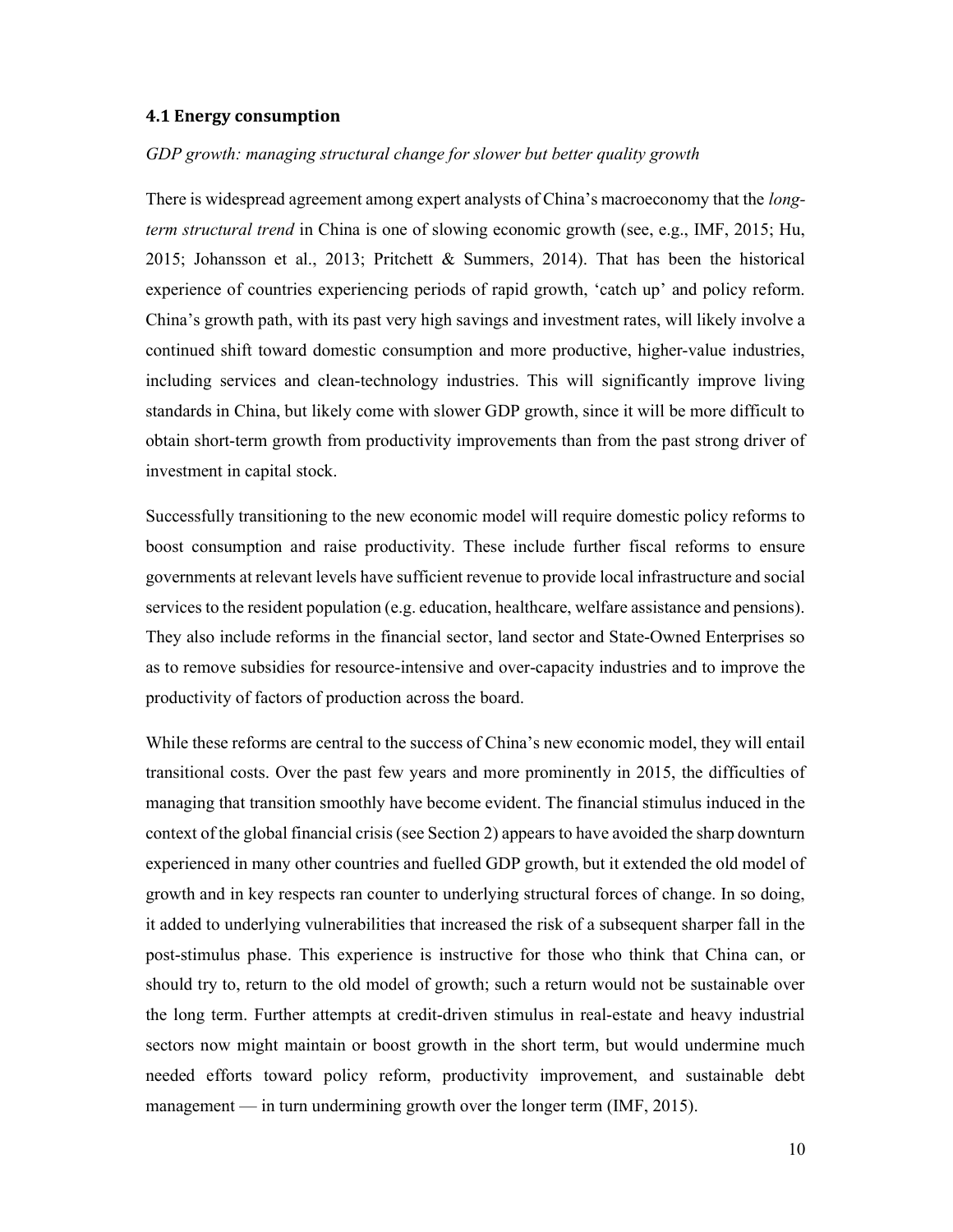Yet maintaining aggregate demand and low unemployment is, understandably, a central priority of China's government. Accordingly there is a risk that reform momentum might be sacrificed in a drive to maintain high aggregate demand in the short term. It will therefore be important in the years ahead that short-term stimulus measures be consistent with the longterm reform agenda. In this regard, a promising focus for policymakers is 'green stimulus' and 'green structural adjustment assistance': directing government stimulus expenditure toward decarbonising the economy — for example through energy efficiency retrofits and clean energy infrastructure construction — instead of high-carbon sectors; and retraining workers in the declining high-carbon sectors to equip them for jobs in the rapidly growing clean economy or other growing economic sectors. This strategy is likely to be particularly attractive in light of the Paris Agreement on climate change of December 2015.

In any case, in light of the long- and short-term factors discussed above, we conclude that achieving and sustaining GDP growth of 6% per year on average over the next decade should now be seen as a 'high' growth scenario, and one that is probably only achievable (in a sustained sense) if the government follows through with comprehensive reforms (cf IMF, 2015, pp.  $10-11$ , 38). That rate of growth would be broadly consistent with projections from leading experts, which span a range of 6–7% for the period to 2020 and 3–6% throughout the 2020s (see, e.g., GCEC 2014; IMF, 2015; Johansson et al., 2013). It would, moreover, be consistent with the Chinese government's own target of  $6.5\%$  per year for the  $13<sup>th</sup>$  Five Year Plan (Anonymous, 2015a), since we can reasonably expect the growth rate to slow further in the 2020s, in line with the logic and forecasts discussed above.

# Energy intensity of GDP: capitalising on structural change to drive stronger declines in energy use

As highlighted in Section 3.1, the high energy consumption of China's industry sector means that energy consumption growth can slow dramatically as China's economic structure changes in the manner described (Stern, 2011).

We expect the structural turnaround in heavy industries experienced in 2014–15 to continue into the future in response to falling demand associated with China's excess capacity in construction and heavy manufacturing sectors (China Iron and Steel Association [CISA], 2015; Ernst & Young, 2015), and to the high levels of excess capacity in the steel and cement industries themselves (CCICED, 2014). The structural nature of the turnaround in these industries is now widely recognised throughout the Chinese government and the industries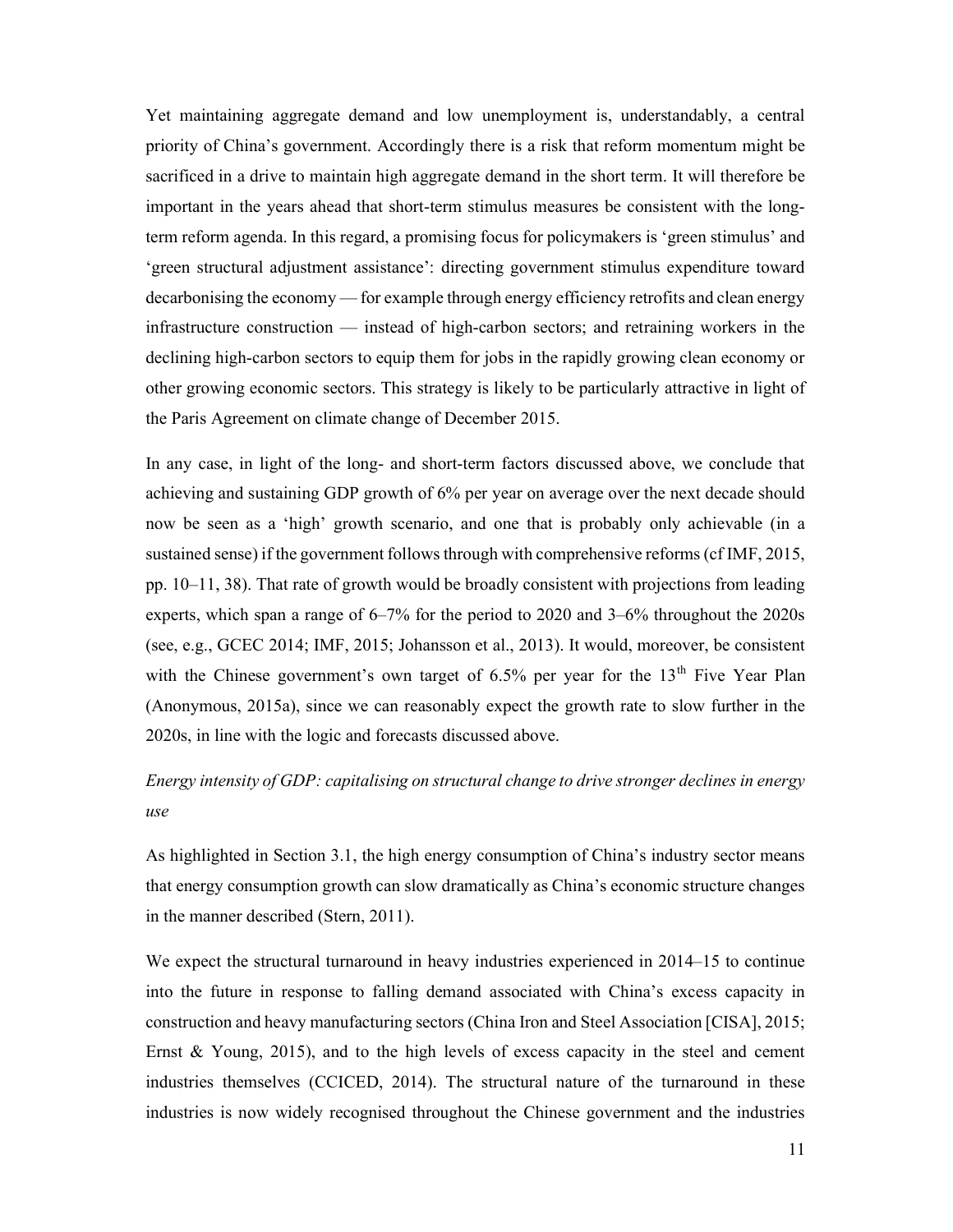themselves (Anonymous, 2015b; CISA, 2015). Accordingly, the prospects for declining investment, rationalisation and falling production across such sectors in the context of China's new development model now appear strong (on the steel sector see, e.g., Ernst & Young, 2015).

This highlights another important dynamic in China's new economic model: we are likely to see a continuation of the 2014–15 experience in which strong declines in the energy intensity of economic growth accompanied slower economic growth (see section 3.1). Accordingly, sustaining at least a 4% fall in the energy intensity of GDP over the next decade — a rate of improvement commonly assumed by other leading scholars (e.g. Teng and Jotzo, 2014) looks very achievable in the context of China's new development model.

There are three main risks to sustaining energy intensity improvements of that order. One risk is that certain energy-intensive industries will emerge or expand. Of particular concern here are coal conversion industries (discussed below in Section 4.2).

A second risk is that the pace of intra-industry energy efficiency improvements slows within the heavy industries experiencing structural stagnation or decline. An important area of policy focus, then, is to ensure strong incentives for continued improvements in energy efficiency within those industries. Hove, Enoe and Gordon (2015) argue that there remains huge potential for efficiency upgrades in the Jing-Jin-Ji region's iron and steel sector, and that successful government energy conservation programs such as the Top 10,000 Enterprises program could be used to drive large additional reductions in  $CO<sub>2</sub>$  and air pollution through efficiency upgrades as the sector declines and restructures. China's slated national emissions trading scheme, which looks set to be structured as a baseline-and-credit scheme focused on intrasectoral efficiency benchmarking, could potentially play a supportive role in this regard.

A third challenge will be to constrain growth in energy demand from buildings and transport as the residential and commercial sectors expand in line with China's changing economic structure, and as household income growth and urbanisation continue. Here, a strong focus on compact urban planning — which requires fiscal and land sector reform to address perverse incentives for urban sprawl — along with continued strengthening of energy efficiency policies (including their enforcement) for vehicles, buildings and appliances will be critical (Green and Stern 2014; World Bank & DRC, 2014).

### Overall prospects for PEC: slow growth, with the potential for peak and decline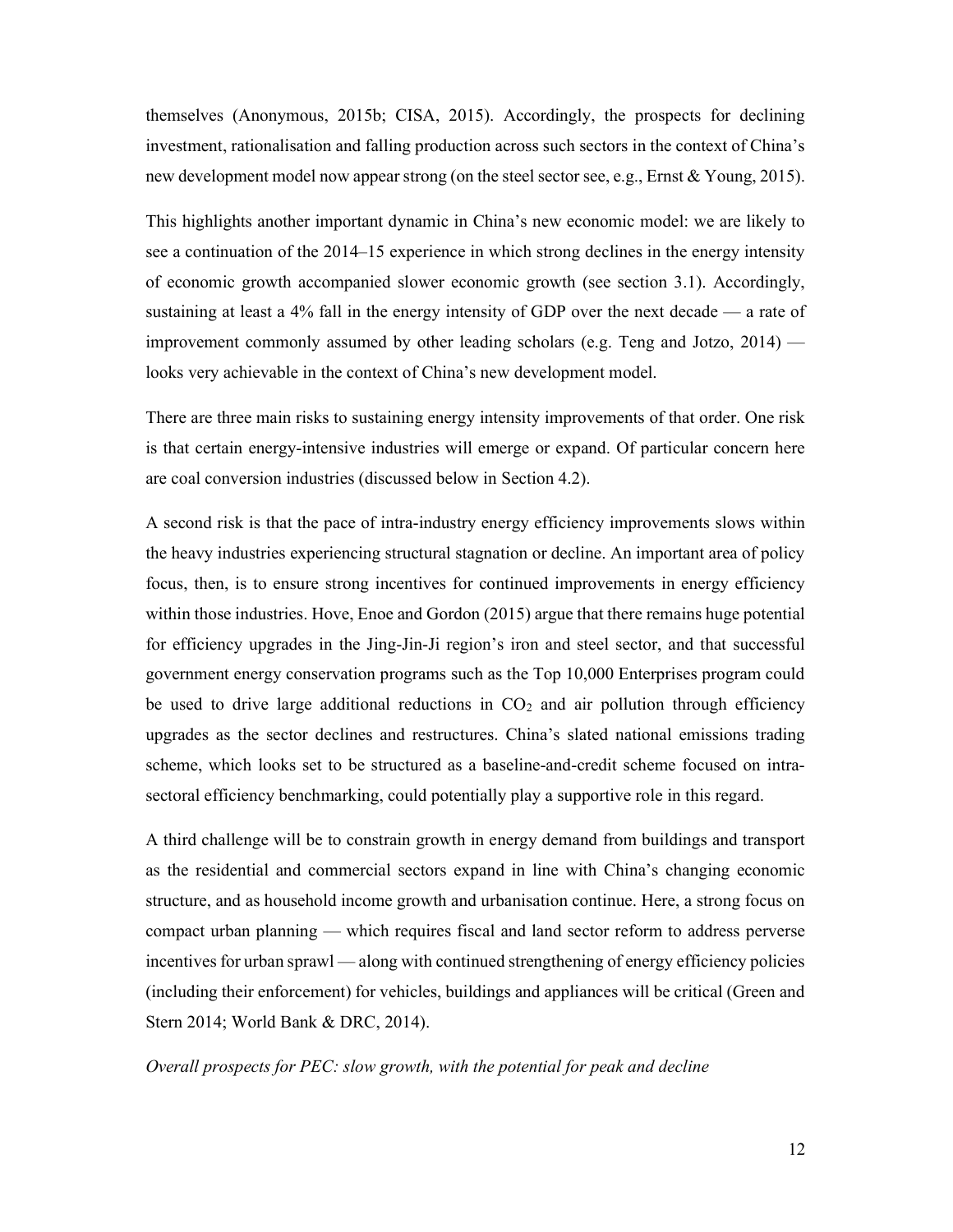Ultimately, this trend of a slowing economic growth rate and strong declines in energy intensity suggests a medium-term future characterised by only modest growth in PEC. Taking our (if anything, high) assumption of 6% average GDP growth between 2014–2025 and assuming a decline in the energy intensity of GDP of 4% per year over the same period would imply growth in Chinese PEC of 1.8% per year to 2025. After average PEC growth of more than 8% per year between 2000–2013 this would be a monumental shift.

Yet even this PEC assumption could be considered conservatively high. The achievement of average GDP growth at around 6% over this period is likely to be contingent on successful implementation of the government's market-oriented reform agenda (IMF, 2015). Implementation of that agenda would likely accelerate the decline in energy intensity. One could therefore plausibly suggest an assumption of lower levels of PEC growth, and potentially an absolute fall in PEC alongside strongly rising incomes in the 2020s, under such a 'new normal – high-growth' scenario. This highlights an important point: one way or another (i.e. through higher GDP / lower energy intensity, or lower GDP / higher energy intensity), much lower levels of PEC growth relative to the past look set to be a stable feature of China's 'new normal'.

### 4.2 Energy supply

Despite expected slower PEC growth, we expect China's expansion of non-fossil energy sources to continue apace, alongside oil and gas growth, causing coal's share in the energy mix, and indeed absolute levels of coal consumption, to continue to decline significantly.

The government's official target, at the time of writing, is to achieve 15% of PEC from nonfossil sources by 2020, and 20% by 2030 (up from 11.2% as at the end of 2014: NBS, 2015). These targets are likely to be significantly beaten, in part due to expected lower overall PEC growth than assumed by the Government when formulating its targets.

Continued strong expansions of non-fossil energy supply are rendered more likely by the three drivers identified in section 3.2: reducing air pollution; improving energy security; and promoting growth in strategic clean-technology industries. State support for innovation in, and the manufacturing and deployment of, zero-emissions energy sources appears likely to be strengthened in the forthcoming  $13<sup>th</sup>$  Five Year Plan (People's Bank of China & UNEP, 2015; Kuijs, 2015). China is also well placed to gain from further bilateral (e.g. with the US) and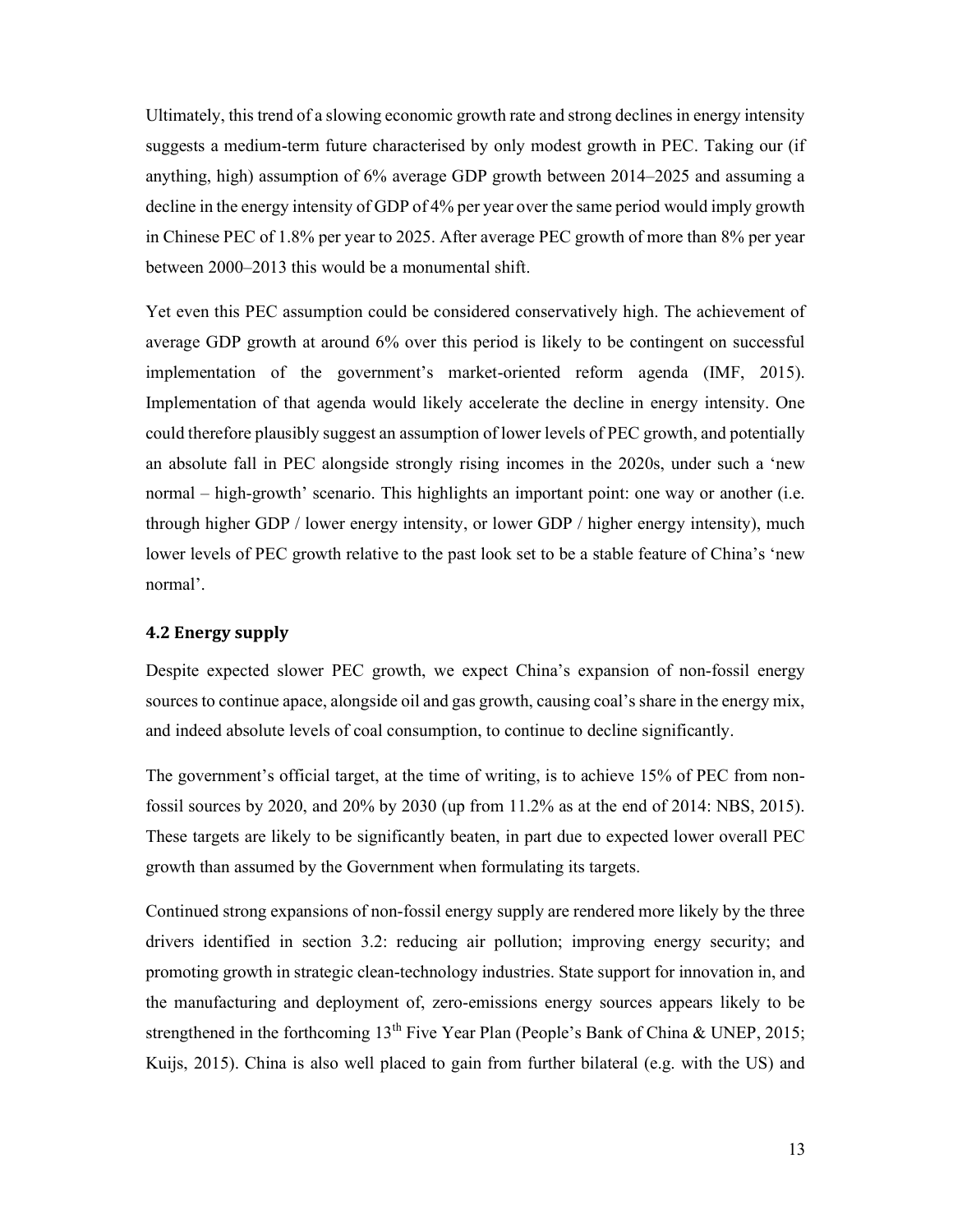multilateral cooperation (e.g. through the G20) in this area, especially following the successful Paris climate conference in 2015.

Moreover, renewable energy capacity expansions continue to be guided by technology-specific targets (which are not expressed as a share of total PEC), including 200–300 GW of wind by 2020 and a solar target that was increased in October 2015 by 50% to 150 GW by 2020 (Mancheva, 2015). Indeed, such targets have been consistently revised upwards by China's energy planning agencies as costs have plummeted and the industries have grown (Jiang, 2014) — forces that are only likely to continue as China and the world move increasingly decisively away from fossil fuels. While China's highly ambitious 2020 target for operational nuclear capacity (58 GW) is unlikely to be met, more than 40 GW of nuclear power is expected to be operational by this time, and more than 100 GW by 2030 — a build-out considered ambitious but feasible (see Green and Stern, 2015, pp. 38–39, for discussion). While increasing proportions of variable (wind and solar) and non-variable (nuclear) electricity generation pose challenges for the stability of the grid, necessary grid augmentations and increases in electricity storage capacity are occurring at great scale and pace, and this is likely to continue (Garnaut, 2014).

Large gains in the efficiency of China's coal-fired power generation fleet have been made already, as older and less-efficient plants have been replaced by high-efficiency plants, meaning the rate of efficiency improvement may slow in future. Yet there remains considerable potential for further efficiency gains, and the central government has increased the efficiency standards that existing and new coal plants must meet by 2020, which it expects will save around 100 million tonnes of raw coal and reduce  $CO<sub>2</sub>$  emissions by 180 million tonnes annually (Anonymous, 2015c; Wei, 2015).

Beyond the electricity sector, there is great scope for improvements industrial efficiency and continued substitution away from coal-intensive production processes in the steel and cement industries, discussed in Section 3.2, which will likely continue to put downward pressure on coal's share in the overall energy mix.

Oil and gas consumption in China are likely to grow significantly over at least the next decade, however, there is considerable uncertainty as to the pace of growth and the expected peak year for their consumption. Oil consumption growth will be driven by rising demand from private and commercial transportation, associated with rising household incomes and economic growth. A major determinant will be the size and composition of China's vehicle stock.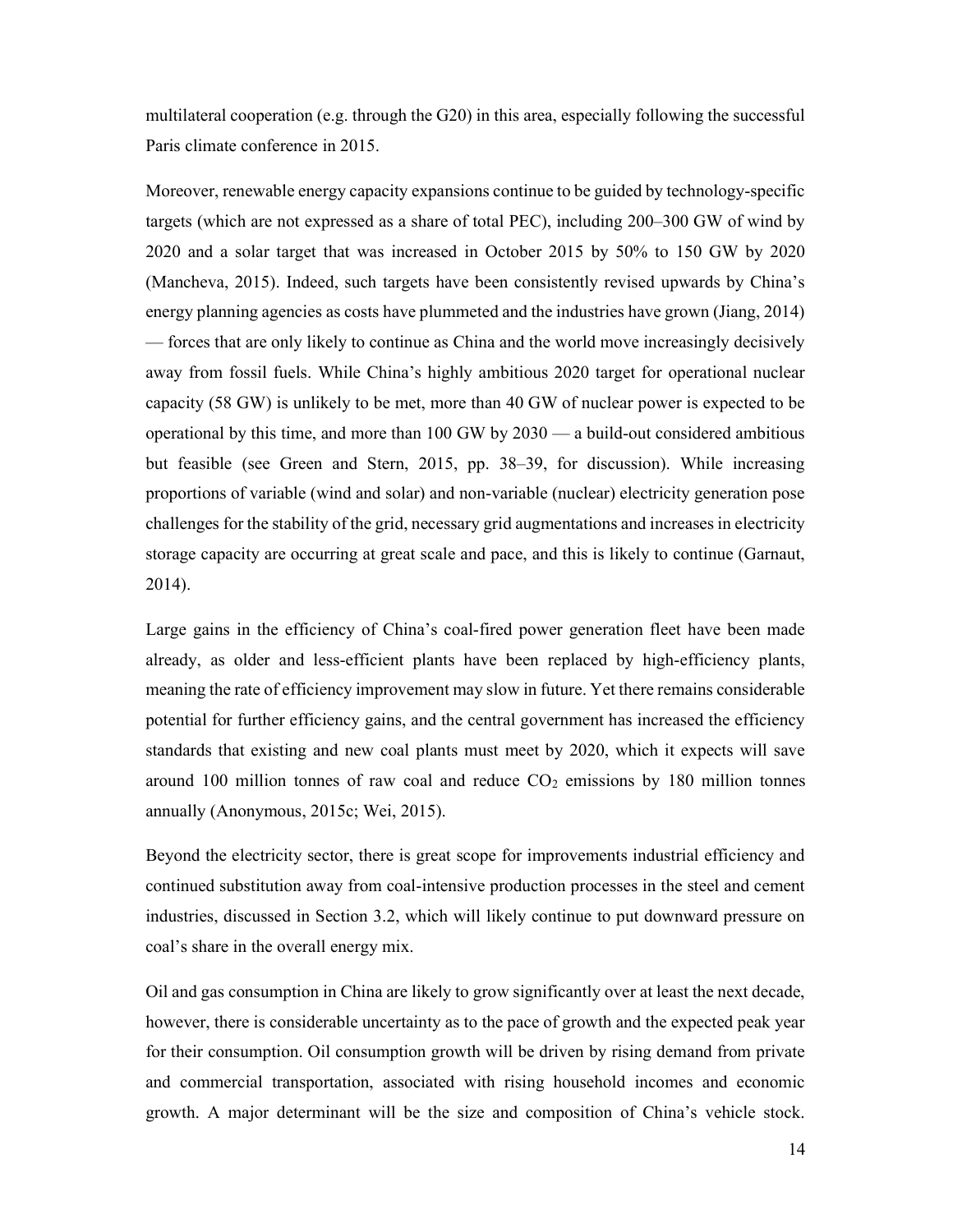However, projections of the future vehicle stock vary enormously as there are so many relevant supply and demand side variables; the sector will be the subject of both disruptive technological innovation and strong policy intervention over the coming decade and beyond, making forecasting difficult (see Gambhir et al., 2015). China has targeted an expansion of its share of gas in PEC to 10% by 2020 (State Council, 2014), which looks feasible (see Green and Stern 2015, p. 37).

In sum, while there are many variables at play, it appears likely that the transformation of China's energy sector will continue and indeed strengthen, to the disadvantage of coal.

However, there are two significant risks that could slow the transformation of China's energy mix over the next decade. In the 'new normal' context of low (and potentially even falling) electricity demand, continued strong expansions in non-fossil (and gas) generation will reduce the market share of existing coal-fired generation. China's energy supply challenge thus shifts from ensuring that all incremental capital stock in the electricity sector is zero-/low-carbon to also reducing, retiring or refurbishing existing, high-carbon stock. This will complicate the political economy of electricity decarbonisation. The slower electricity demand growth and high non-coal capacity expansions of 2014–15 illustrate this challenging new dynamic. As coal-fired generation output fell (see Section 3.2) while coal-fired power capacity expanded, the utilisation of the coal-fired power fleet has plummeted to less than 50% (National Energy Administration, 2015). The falling utilisation of coal plants has inflamed disputes among generators and grid operators about which sources should be given priority to dispatch electricity (and therefore receive payments for electricity supplied). Coal-fired power generators were often given priority over wind and solar generators, leading to high rates of wind and solar 'curtailment' and more coal being consumed than needed to be (Anonymous, 2014).

These disputes over dispatch priority will likely intensify in future, due not only to lower energy demand and increased non-fossil supply, but also to the expansion of China's coal-fired generation capacity, which has continued — in fact, it has accelerated — in  $2014$ –15 despite already enormous amounts of excess capacity. The main causal factor behind the most recent expansions appears to be the devolution of authority over environmental approvals from the centre to provincial governments, many of which have welcomed the opportunity for shortterm economic growth from the construction of new plants with little regard for the long-term productivity of the investment (Myllyvirta, Shen & Lammi, 2015). Amid low coal prices and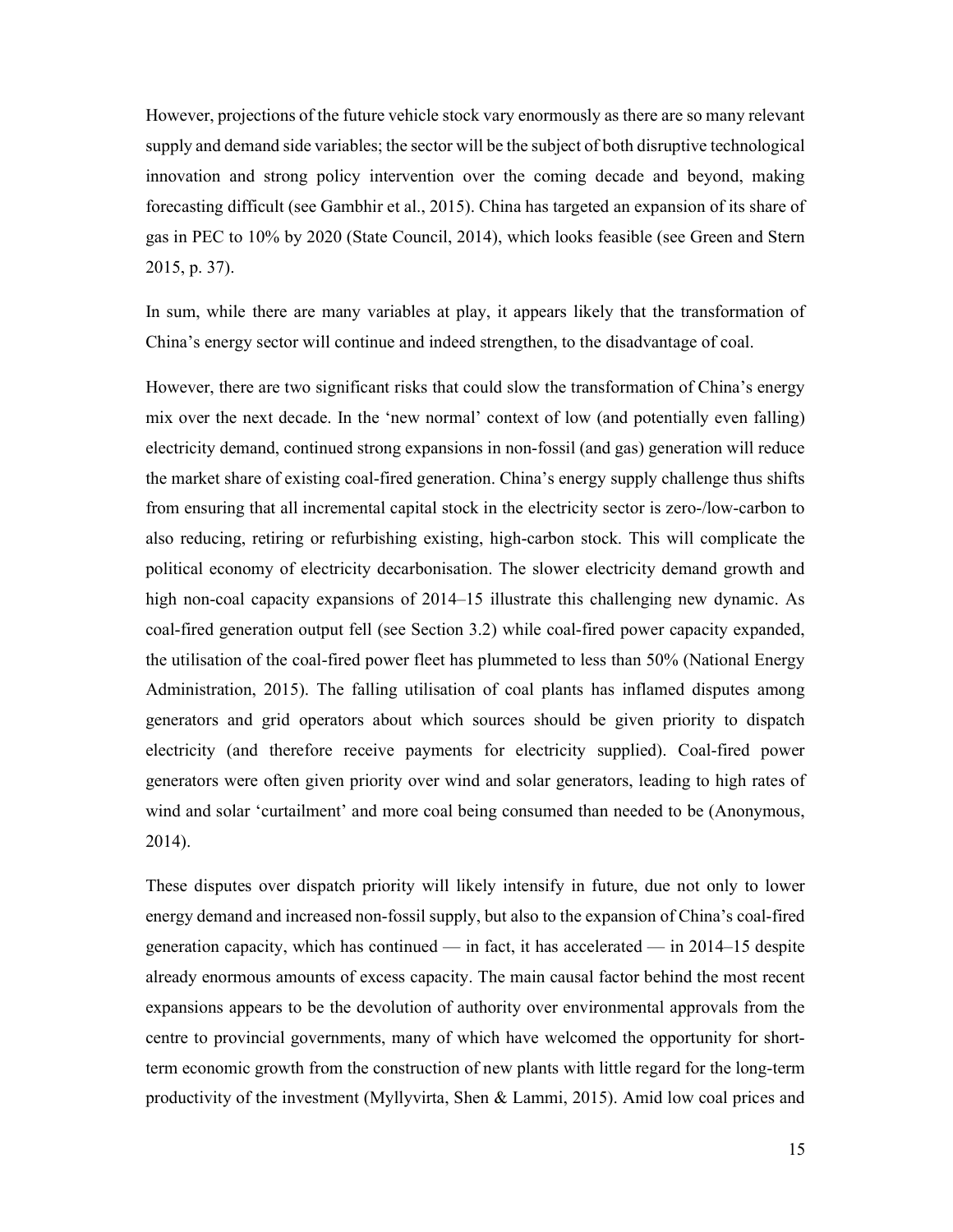growing numbers of new coal plants expecting returns on investment, there is a risk of a resurgence in coal-fired power generation and a slowdown in non-fossil expansion.

A second risk is the expansion of coal conversion industries — which produce, for example, synthetic natural gas or chemicals from coal using highly energy- and emissions-intensive processes. The central government is unlikely to approve a large expansion of coal conversion industries, especially the coal-to gas-industry, in light of China's climate change commitments, the dubious economic case for their expansion and the extremely high impacts on local water consumption and air pollution (Ding et al. 2013; Ottery, 2014; Sheehan et al., 2014; Yang & Jackson, 2013). Nonetheless, there is a risk that enterprises and local governments might expand these industries contrary to central government policy.

These risks suggest the need for various policy responses. First, a range of measures would help to rein in the expansion of new coal infrastructure in electricity and industry, including a ban or at least tight restrictions on new coal-fired power stations and coal conversion projects, (re-)centralised control over approvals and financing, and stringent caps on overall coal consumption (see also comments by Zhou Dadi, quoted in Zhao, 2015). Such moves would also free up capital in the energy sector that could be reallocated to expanding non-fossil energy deployment.

A second priority is to reform the operation of the electricity sector to ensure that the lowestcarbon and most efficient electricity generation sources are given priority to dispatch electricity into the grid — so-called 'green dispatch'. This would help to ensure non-fossil generation sources are prioritised over fossil generation, and that gas and more efficient coal-fired generators are prioritised over less efficient coal generators.

Third is to increase effective carbon prices on fossil fuel energy sources, especially coal. Even while generators cannot pass through carbon price costs onto consumers, effective carbon pricing would alter the economics on the supply-side in ways that would disadvantage highcarbon generators and support green dispatch. A rising coal tax would be a highly efficient and administratively effective measure, well-suited to China's institutional context (Green and Stern, 2014; 2015), though a well-designed and implemented emissions trading scheme operating in the electricity sector could in theory achieve similar results (Baron et al., 2012).

Promisingly, the Government has signalled at the highest levels its intention to move strongly in each of these policy directions in the September 2015 U.S.–China Joint Presidential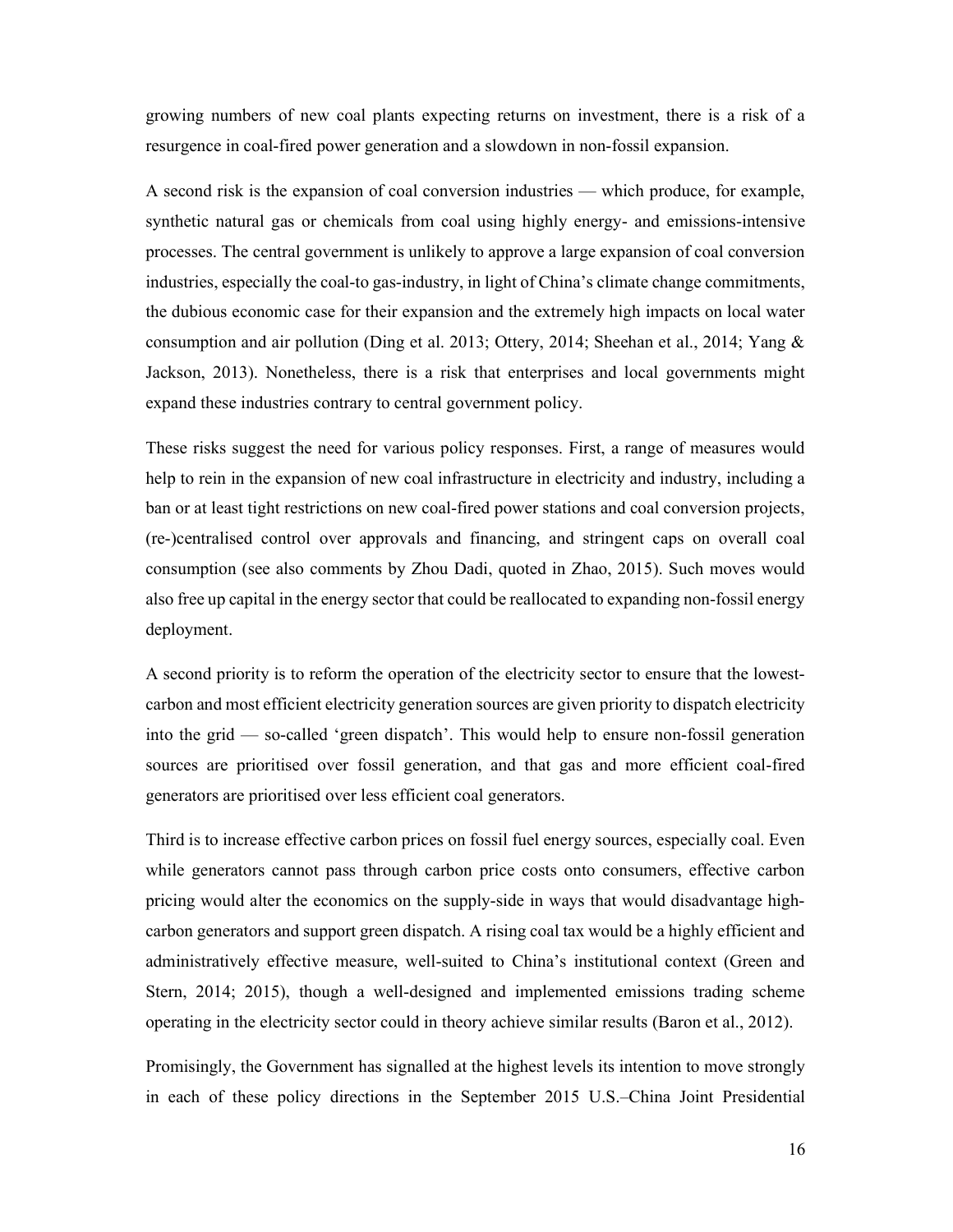Statement on Climate Change. As ever in China, local implementation will be critical, which means incentives for local governments and SOEs in the fossil fuel and electricity sector to cooperate may be necessary. A financial strategy for managing stranded coal assets and a labour market strategy for supporting and retraining workers for a transition to new growth industries would complement the other measures suggested above.

### 4.3 Implications for China's CO2 emissions trajectory and peaking

Combining the above analysis, we can readily see how the trajectory of China's  $CO<sub>2</sub>$  emissions over the next decade is likely to be radically different from that during 2000–2013. It is quite possible that emissions will fall modestly from now on, implying that 2014 was the peak. If emissions do grow above 2014 levels — if, say, a number of the risks identified earlier manifest — that growth trajectory is likely to be relatively flat, and a peak would still be highly likely by 2025. More likely it will occur at some point between 2014 and 2025, depending on how the above factors play out.

This potential can be illustrated via a simple scenario that uses a Kaya decomposition, similar to Teng and Jotzo (2014), as per Table 1, below. We adopt the same approach and historical values/assumptions as those authors, albeit with some updated forward-looking assumptions broadly in line with the likely trends we identify in this article: GDP growth from 2014–2020 is assumed to correspond roughly to the official target of 6.5% per year on average, slowing to 5.5% per year on average over the subsequent five years; energy intensity is assumed to decline at 4% per year over the decade;  $CO<sub>2</sub>$  intensity of energy is assumed to decline at 1% per year over the next five years, ramping to 1.5% per year in the 2020s. The result is a peak in  $CO<sub>2</sub>$ emissions between 2020 and 2025.

### Table 1: Illustrative peak  $CO<sub>2</sub>$  scenario under 'new normal' conditions

### [See separate file]

Under this scenario, China's GDP would double between 2010 and 2020 — consistent with the Government's goal for China to be a 'moderately well-off society' by 2020 (Anonymous,  $2015a$ ) — and China's pledged commitments to peak  $CO<sub>2</sub>$  and reduce the  $CO<sub>2</sub>$  intensity of GDP by 60–65% by 2030 (People's Republic of China, 2015) would be achieved more than five years early.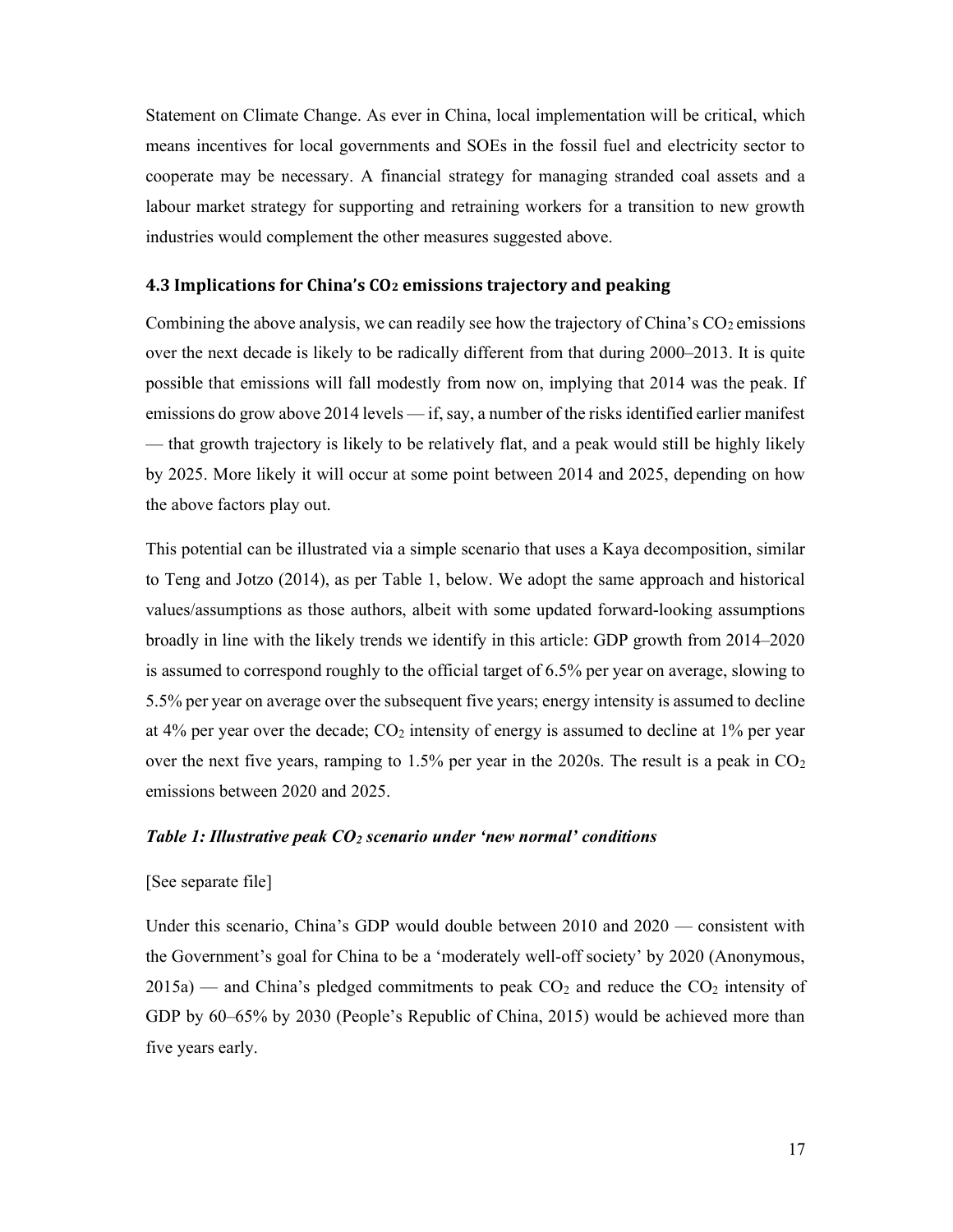# 4. Conclusion

This article has provided a synthetic overview of trends and dynamics in China's economic development, energy demand and energy supply during the heavy industry-based growth period of 2000–13 and the beginning of the 'new normal' period 2014–15. It has argued that China is undergoing large-scale, rapid, and multidimensional changes in economic structure, with major implications for energy demand, at the same time as the energy supply is diversifying. Based on our analysis of likely future trends, we concluded that China's  $CO<sub>2</sub>$ emissions from energy — if they grow at all — are likely to grow much slower than under the old economic model and are likely to peak at some point in the decade before 2025.

Our analysis could usefully be applied and extended in future research in at least two ways. First, our findings reinforce the call by Grubb et al. (2015) for a new generation of models that better represent the range of possible outcomes from slowing GDP growth and structural economic change away from heavy industry. When combined with recent improvements in understanding baseline historical data (e.g. Liu et al., 2015), our analysis of recent data and likely trends could help inform new models and modeling assumptions that yield a much more realistic range of China's future emissions scenarios than at present. Second, whereas this article focused on energy  $CO<sub>2</sub>$  emissions, the analysis of structural change in China's economy could usefully inform analysis and projections of China's non-energy  $CO<sub>2</sub>$  emissions and non-CO2 greenhouse gases. Developments in both of these directions would, in turn, help improve understanding of the size of, and dynamics affecting, the remaining global carbon budget.

Our analysis and conclusions have a number of important implications for policy. First, they suggest that China's international commitment to peak emissions 'around 2030' should be seen as a highly conservative upper limit from a government that prefers to under-promise and overdeliver. Better global understanding of the extent and pace of change occurring in China should spur a reassessment of likely future global emissions, trends in the relative prices of commodities and technologies affected by structural change in China, and market opportunities for low-/zero-carbon technologies and services. The more governments and businesses understand the shift in China, the more they should see risks in the high-carbon economy and opportunities in the low-/zero-carbon economy, and should adjust their investments, innovation priorities, and institutional arrangements accordingly.

This also suggests the value of including transparent economic information in the Nationally Determined Contributions communicated by countries to the UNFCCC pursuant to the Paris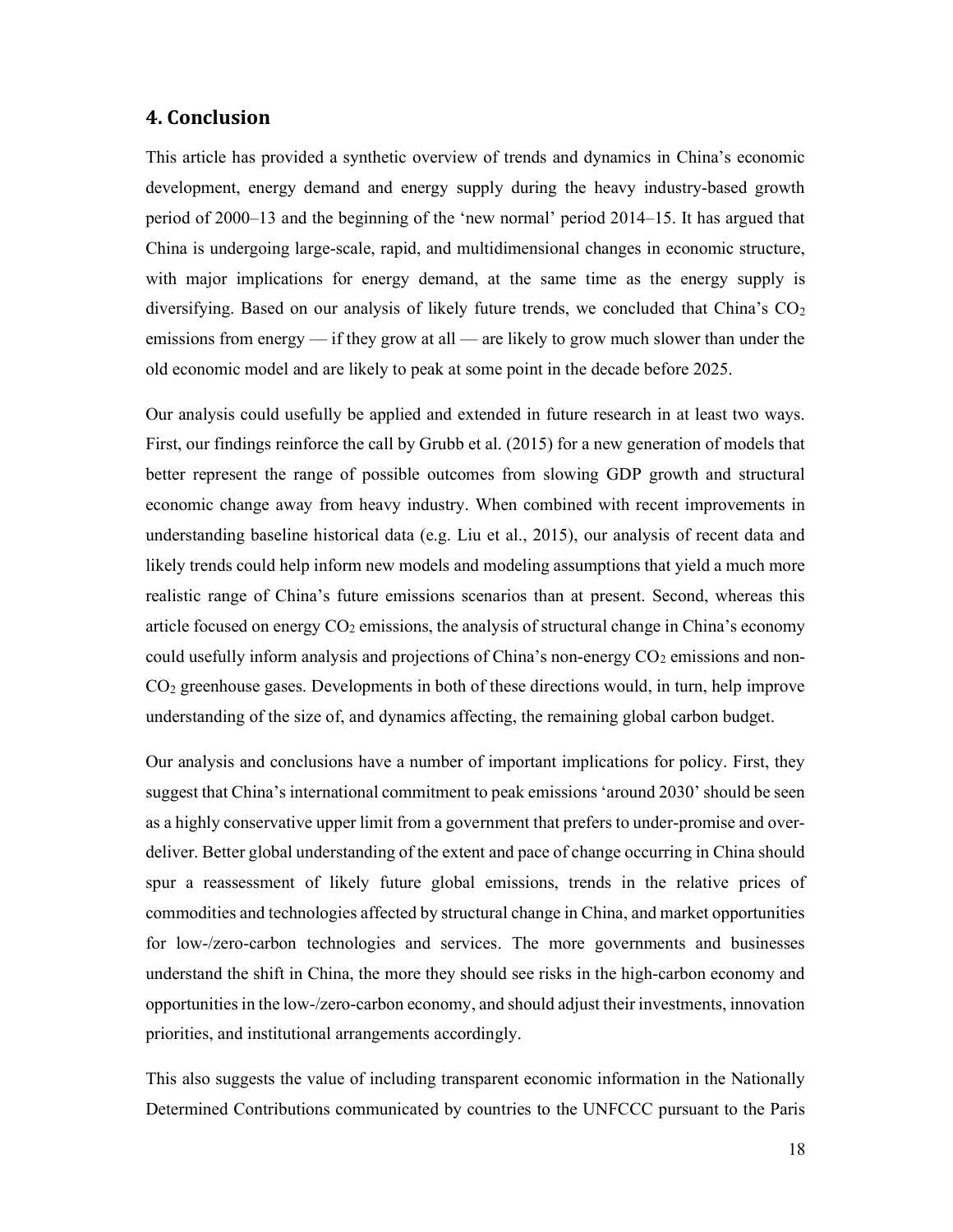Agreement negotiated in December 2015. In particular, countries that have adopted emissions intensity targets (including China) should clarify the assumptions on growth and structural change that underpin those targets.

Second, this article underscores the importance of macroeconomic analysis for emissions projections. Structural economic change has been shown to be a major determinant of China's emissions over the last 15 years — under the old model of growth, it was a driver of emissions growth; under the new model, it is and will continue to be a driver of emissions reductions. Accordingly, macroeconomic analysis agencies, both within China and internationally, have an important role to play in analysing factors affecting future emissions trajectories. The onus is on both the traditional climate community (not least those who model emissions scenarios) and the macroeconomic community to better engage one another in the course of undertaking such analysis and forecasting.

The third policy implication of our analysis, following on from the second, is that macroeconomic policy and planning organisations, both domestically and internationally, have a key role to play in shaping climate policy to achieve and accelerate decarbonisation. While policies targeting greenhouse gas emissions explicitly (e.g. carbon pricing) and energy consumption explicitly (e.g. energy conservation programs) are clearly essential, our analysis suggests that sound macroeconomic policy and planning are also highly important to decarbonisation. This is especially the case in China and other rapidly developing economies, given the greater range of growth and development pathways open to them in the years and decades ahead compared with developed countries. Those growth pathways will be highly influenced by fiscal, financial, trade and labour market policies. It will therefore be important for international economic institutions such as the G20 to be highly engaged with processes of decarbonisation, especially in regard to infrastructure financing. China is ideally placed to advance this agenda as Chair of the G20 in 2016, and given its central involvement in the Asian Infrastructure Investment Bank, the New Development Bank, and the Silk Road Fund.

Finally, the pace and scale of change in China, and the many uncertainties attending projections of its future emissions, reinforce the virtue of a dynamic approach to international climate cooperation, as envisaged under the Paris Agreement, whereby countries' targets, plans and policies are regularly updated in light of new information, opportunities and risks. In this way, countries will (individually and collectively) be better equipped to capitalise on the extraordinary opportunities, and respond to emerging risks, associated with the energy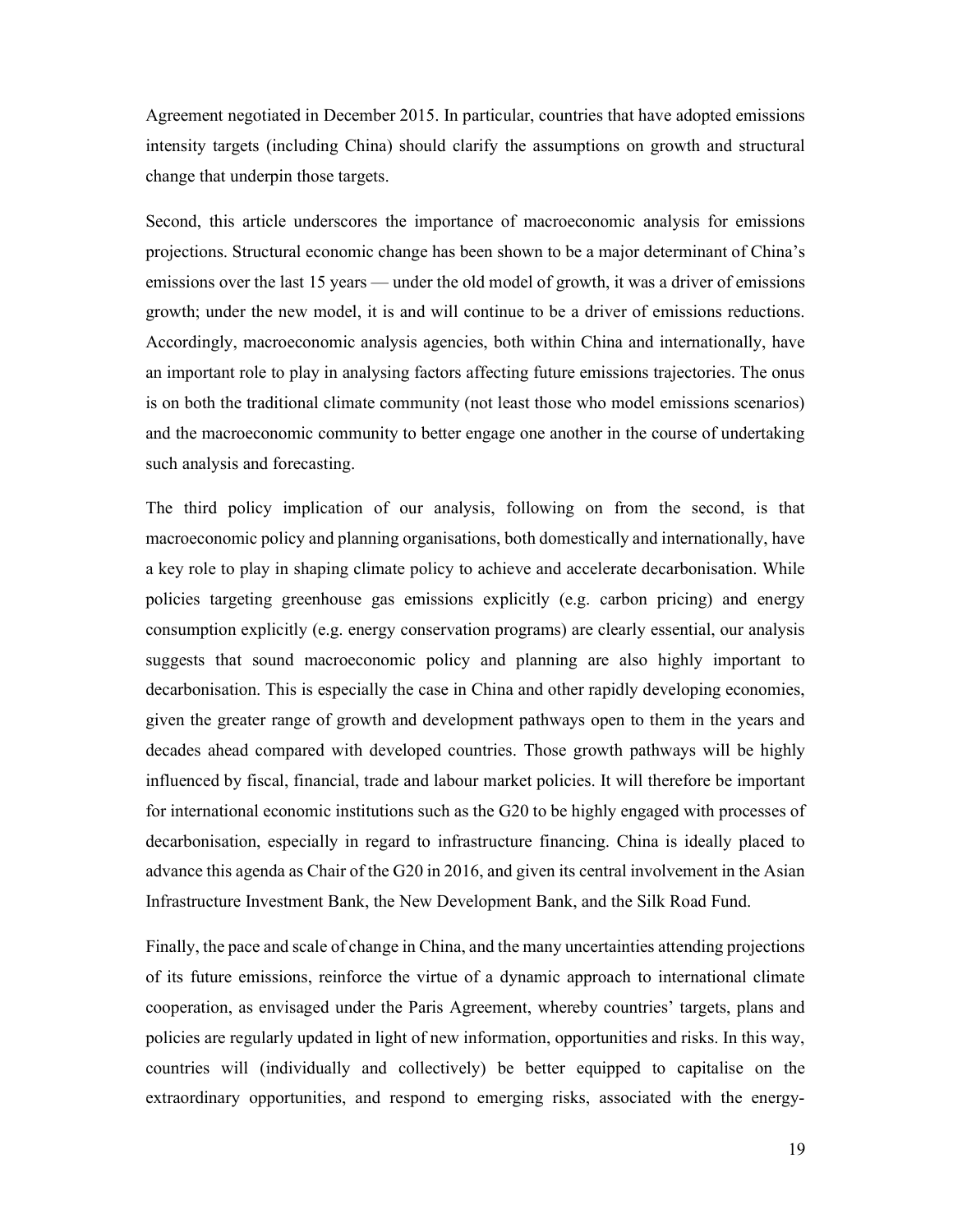industrial revolution that is underway, the completion of which is essential to avoiding catastrophic climate change.

# References

- Anderlini, J., Mitchell, T., & Wildau, G. (2015, March 5). Chinese Premier Li Keqiang lays out flaws in country's economic model. Financial Times. Retrieved from http://www.ft.com/cms/s/0/04bdd1fa-c31d-11e4-9c27-00144feab7de.html#axzz3lE6tckEJ.
- Anonymous. (2013, November 16). The party's new blueprint. The Economist. Retrieved from http://www.economist.com/blogs/analects/2013/11/reform-china.
- Anonymous. (2014, October 25). Generational Shift. The Economist. Retrieved from http://www.economist.com/news/china/21627626-china-developing-clean-sources-energyproblem-getting-them-used-generational-shift
- Anonymous. (2015a, November 13). Market potential to guarantee well-off China by 2020. ChinaDaily.com.cn. Retrieved from http://www.chinadaily.com.cn/business/2015- 11/13/content\_22452301.htm
- Anonymous. (2015b, January 14). China's steel sector needs restructuring, output is peaking association. Reuters. Retrieved from https://uk.news.yahoo.com/chinas-steel-sector-needsrestructuring-output-peaking-association-055011748--business.html#VRDZ4rO.
- Anonymous. (2015c, December 2). China to cut pollutant discharge at power plants by 60 pct. Xinhua English News. Retrieved from http://news.xinhuanet.com/english/2015- 12/02/c\_134878316.htm
- Baghat, G. (2010). China's Energy Security: Challenges and Opportunities. The Journal of Social, Political, and Economic Studies, 35, 137-166. Retrieved from http://www.jspes.org/online.html
- Baron, R., Aasrud, A., Sinton, J., Campbell, N., Jiang, K., & Zhuang, X. (2012). Policy Options for Low-Carbon Power Generation in China. Paris: OECD/IEA.
- Bland, B. (2015, August 30). China's banks face tightening bad loans squeeze. Financial Times. Retrieved from http://www.ft.com/cms/s/0/3eace0ec-4d6d-11e5-9b5d-89a026fda5c9.html#axzz3lE6tckEJ.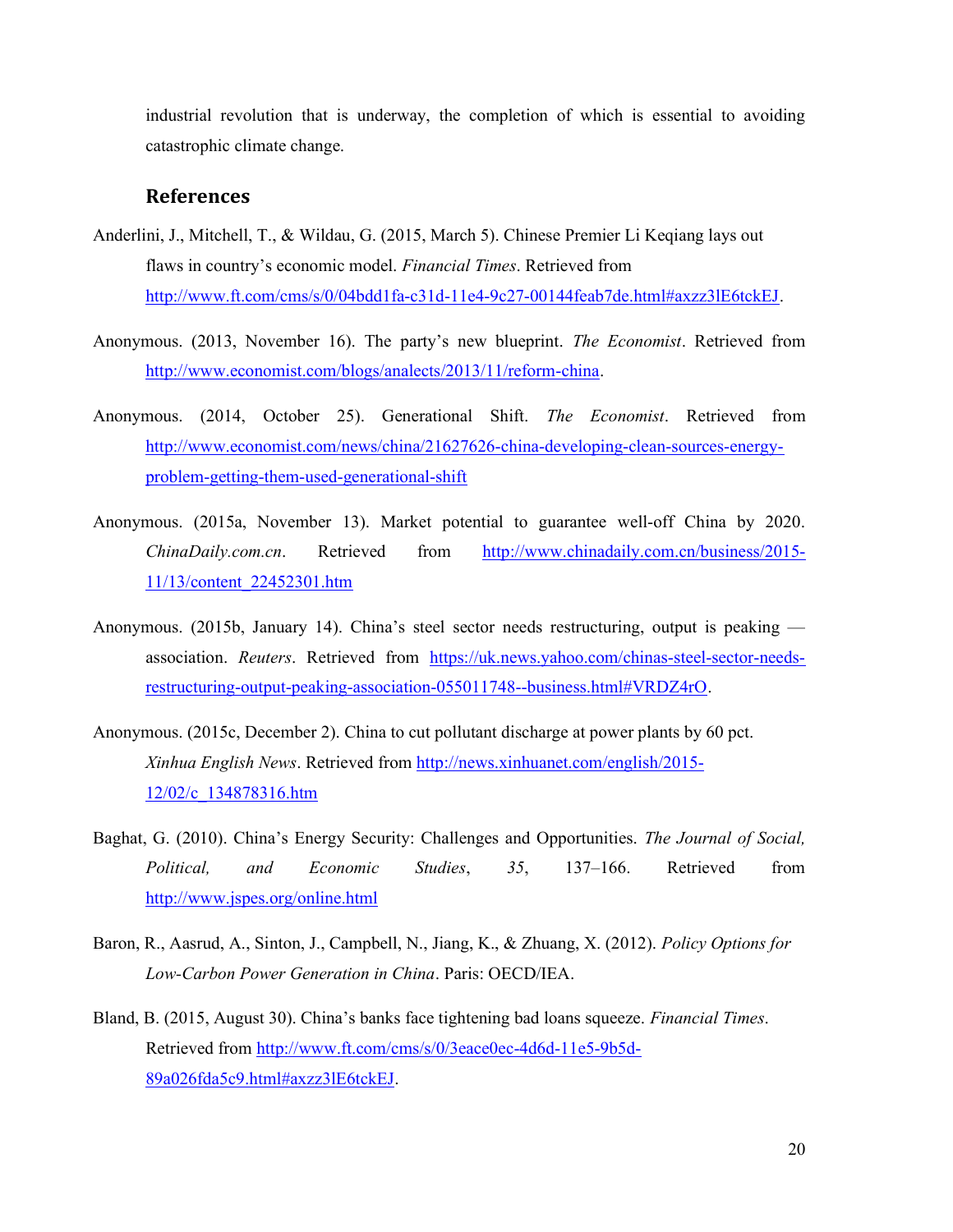- Buckley, C. (2015, November 3). China Burns Much More Coal than Reported, Complicating Climate Talks. New York Times. http://www.nytimes.com/2015/11/04/world/asia/china-burns-muchmore-coal-than-reported-complicating-climate-talks.html?  $r=0$
- Central Committee of the Communist Party of China [CCCPC]. (2013, November 15). Decision on Major Issues Concerning Comprehensively Deepening Reforms. Retrieved from http://news.xinhuanet.com/politics/2013-11/15/c\_118164235.htm. English Version available at: http://english.people.com.cn/90785/8525422.html.
- China Council for International Cooperation on Environment and Development [CCICED]. (2014). Evaluation and Prospects for a Green Transition Process in China (CCICED Task Force Report). Retrieved from http://www.cciced.net/encciced/policyresearch/report/201504/P020150413497198320874.pdf
- China Electricity Council. (2015a, February 2). 2014 Power Industry Briefing. Retrieved from http://www.cec.org.cn/guihuayutongji/gongxufenxi/dianliyunxingjiankuang/2015-02- 02/133565.html
- China Electricity Council. (2015b, March 10). China Power Industry Situation and Prospects. Retrieved from http://www.cec.org.cn/yaowenkuaidi/2015-03-10/134972.html
- China Iron and Steel Association [CISA]. (2015, April 29). China Iron and Steel Association 2015 second annual conference press release. Retrieved from http://www.chinaisa.org.cn/gxportal/DispatchAction.do?efFormEname=ECTM40&key=C2g KNV41AGEEZQE2VDMEZQJmVzcBZQQyVWMGNwBmATMFFglGARoAMAcWUBc DFABi
- China Shenhua Energy Company Ltd. Third Quarterly Report for the Year 2015. Retrieved from http://iis.quamnet.com/media/IRAnnouncement/1088/EN\_US/002345329-0.PDF
- Ding, Y., Han, W., Chai, Q., Yang, S. and Shen, W. (2013). Coal-based synthetic natural gas (SNG): A solution to China's energy security and  $CO<sub>2</sub>$  reduction? *Energy Policy*, 55, 445–453. Retrieved from http://www.sciencedirect.com/science/article/pii/S0301421512010786
- Dobbs, R., Lund, S., Woetzel, J., & Mutafchieva, M. (2015). Debt and (not much) deleveraging (McKinsey Global Institute Report). Retrieved from http://www.mckinsey.com/insights/economic\_studies/debt\_and\_not\_much\_deleveraging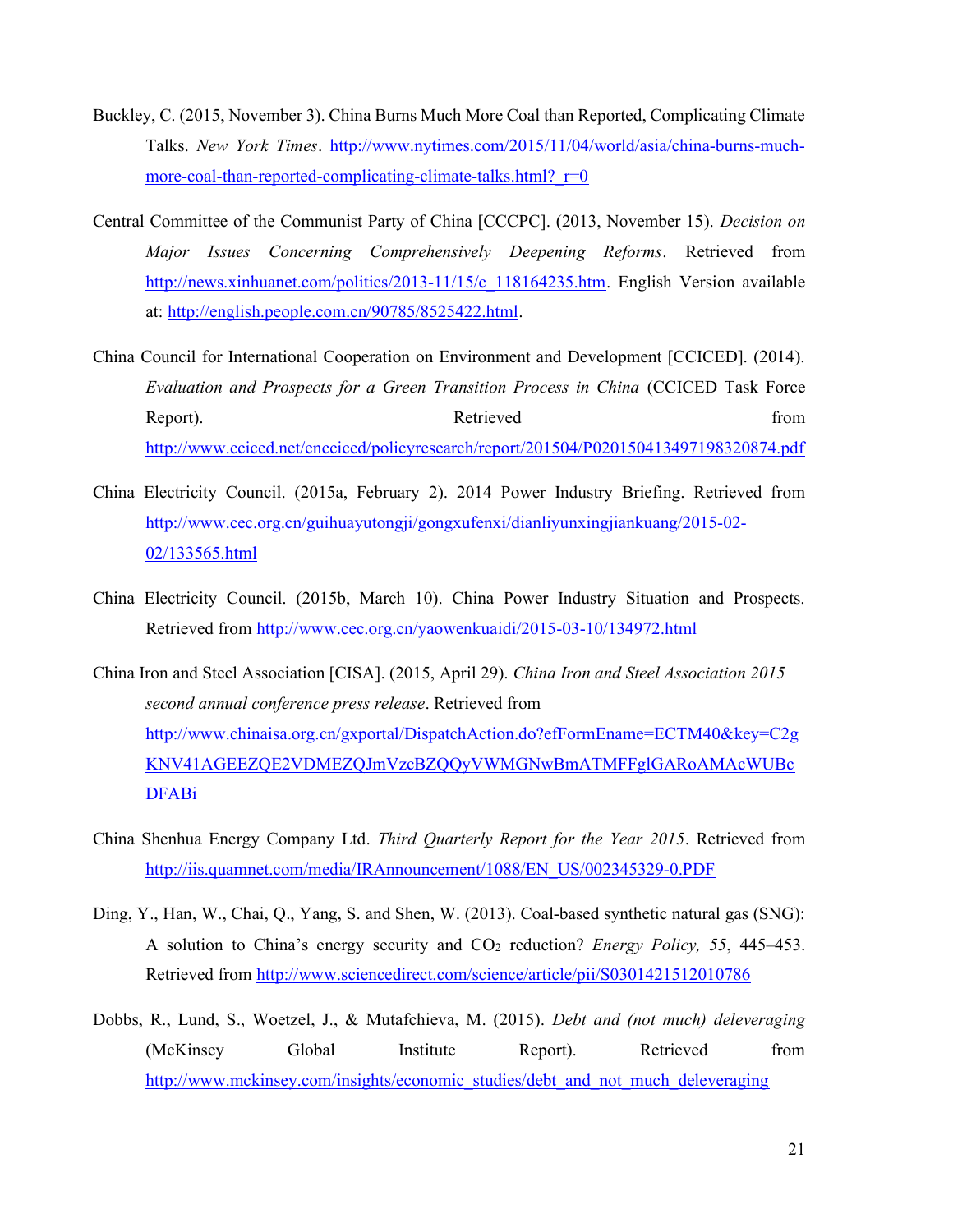- Energy Information Administration (United States) [EIA]. (2015, September 16). Recent statistical revisions suggest higher historical coal consumption in China. Retrieved from http://www.eia.gov/todayinenergy/detail.cfm?id=22952
- Energy Research Institute, National Development and Reform Commission. (2015, April). China 2050 High Renewable Energy Penetration Scenario and Roadmap Study — Executive Summary. Retrieved from http://www.efchina.org/Attachments/Report/report-20150420/China-2050- High-Renewable-Energy-Penetration-Scenario-and-Roadmap-Study-Executive-Summary.pdf.
- Ernst & Young (2015). Globalize or customize: finding the right balance. Global steel 2015–2016. Retrieved from http://www.ey.com/Publication/vwLUAssets/EY-global-steel-2015- 2016/\$FILE/EY-global-steel-2015-2016.pdf.
- Fan, Anqi. (2015, January 22). China's labor force shrinking. China.org.cn. Retrieved from http://www.china.org.cn/china/2015-01/22/content\_34625754.htm
- Frankfurt School–UNEP Centre and Bloomberg New Energy Finance [BNEF]. (2015). Global Trends in Renewable Energy Investment 2015. Frankfurt: Frankfurt School of Finance & Management.
- Gambhir, A., Tse, L. K. C., Tong, D., & Martinez-Botas, R. (2015). Reducing China's road transport sector CO<sub>2</sub> emissions to 2050: Technologies, costs and decomposition analysis. Applied Energy, 157, 905–917. doi:10.1016/j.apenergy.2015.01.018
- Garnaut, R. (2014). China's Role in Global Climate Change Mitigation. China and World Economy, 22(5), 2–18. DOI: 10.1111/j.1749-124X.2014.12081.x
- Garnaut, R., Song, L., & Cai, F. (2013). China's New Strategy for Long-term Growth and Development. In: L. Song, R. Garnaut and F. Cai (Eds.), China: A New Model for Growth and Development (pp. 1–16). Canberra: Australian National University E-Press.
- Garnaut, R., Song, L., & Cai, F. (2014). Reform and China's Long-Term Growth and Development. In: L. Song, R. Garnaut and F. Cai (Eds.), Deepening Reform for China's Long- Term Growth and Development (pp. 3–26). Canberra: Australian National University E-Press.
- Global Commission on the Economy and Climate [GCEC]. (2014). China and the New Climate Economy. Beijing: Tsinghua University.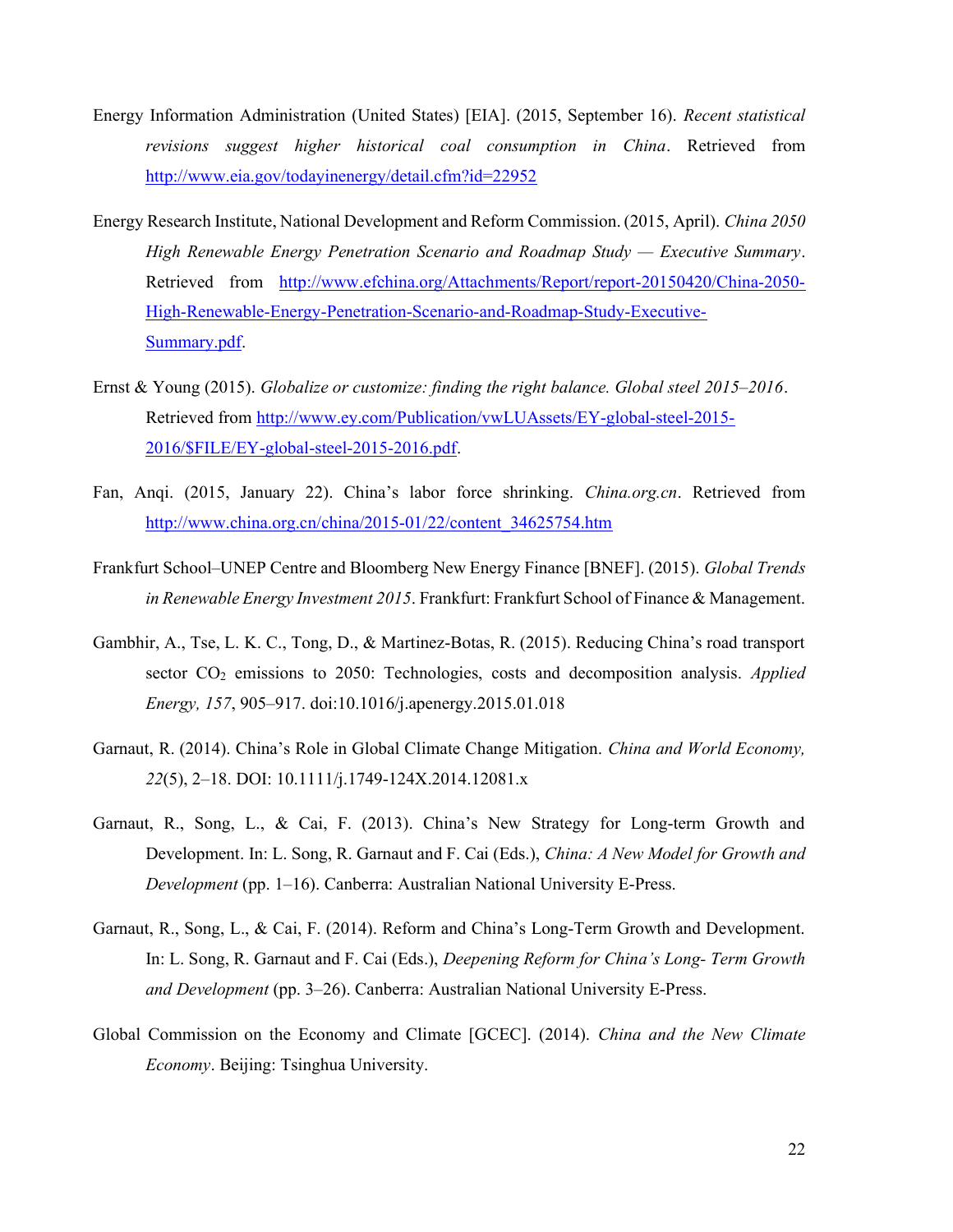- Green, F. & Stern, N. (2014). An Innovative and Sustainable Growth Path for China: A Critical Decade (Policy Paper). Grantham Research Institute on Climate Change & the Environment and Centre for Climate Change Economics and Policy. Retrieved from http://www.lse.ac.uk/GranthamInstitute/publication/an-innovative-and-sustainable-growthpath-for-china-a-critical-decade/
- Green, F. & Stern, N. (2015). China's 'New Normal': Structural Change, Better Growth, and Peak *Emissions* (Policy Brief). Grantham Research Institute on Climate Change  $\&$  the Environment and Centre for Climate Change Economics and Policy. Retrieved from http://www.lse.ac.uk/GranthamInstitute/wpcontent/uploads/2015/06/China\_new\_normal\_web1.pdf.
- Grubb, M., Sha, F., Spencer, T., Hughes, N., Zhang, Z., & Agnolucci, P. (2015). A review of Chinese CO2 emission projections to 2030: the role of economic structure and policy. Climate Policy, 15(S1), S7–S39. doi: 10.1080/14693062.2015.1101307
- Guan, D., Klasen, S., Hubacek, K., Feng, K., Liu, Z., He, K., Geng, Y., Zhang, Q. (2014). Determinants of stagnating carbon intensity in China. Nature Climate Change, 4(11), 1017–1023. http://doi.org/10.1038/nclimate2388
- Hamilton, K. (forthcoming). Calculating  $PM_{2.5}$  Damages as % of GDP for Top CO<sub>2</sub> Emitters: A Technical Note. New Climate Economy contributing paper.
- He, J. (2014). Analysis of CO<sub>2</sub> emissions peak: China's objective and strategy. Chinese Journal of Population Resources and Environment, 12, 189–198. DOI:10.1080/10042857.2014.932266
- Hove, A., Enoe, M., & Gordon, K. (2015). China's next opportunity: sustainable economic transition. Beijing: Paulson Institute.
- Hu, A. (2015). Embracing China's "New Normal": Why the Economy Is Still on Track. Foreign Affairs, 94(3), 8–12. Retrieved from https://www.foreignaffairs.com/articles/china/2015-04- 20/embracing-chinas-new-normal
- International Monetary Fund. (2015). People's Republic of China: Staff Report for the 2015 Article IV Consultation. Retrieved from http://www.imf.org/external/pubs/ft/scr/2015/cr15234.pdf
- Jiang, K. (2014). China's  $CO<sub>2</sub>$  emission scenario toward 2 degree global target. Presentation to Victoria University Conference on Abrupt Change in China's Energy Path: Implications for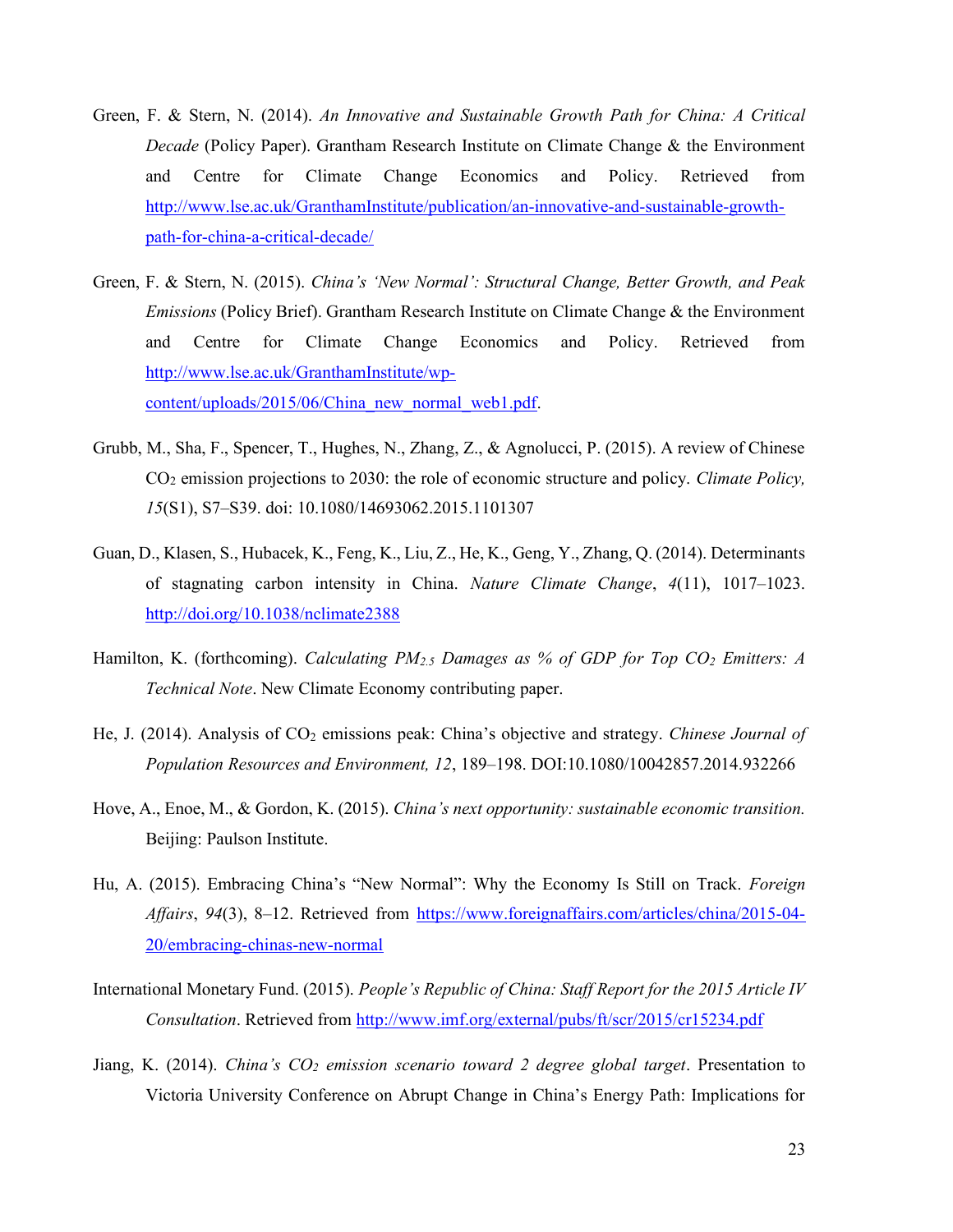China, Australia and the Global Climate. Retrieved from http://www.vu.edu.au/sites/default/files/cses/pdfs/Kejun\_2014\_China's\_CO2\_emission\_scen ario.pdf.

- Jiang, K., Zhuang, X., Miao, R., & He, C. (2013). China's role in attaining the global 2°C target. Climate Policy, 13(sup01), S55–S69. http://doi.org/10.1080/14693062.2012.746070
- Johansson, Å., Guillemette, Y., Murtin, F., Turner, D., Nicoletti, G., de la Maisonneuve, C., Bagnoli, P., Bousquet, G., & Spinelli, F. (2013). Long-term growth scenarios (Economics Department Working Papers No. 1000). Paris: OECD. Retrieved from http://search.oecd.org/officialdocuments/publicdisplaydocumentpdf/?cote=ECO/WKP(2012) 77&docLanguage=En
- Kuijs, L. (2015, November 4). Plan aims to balance growth with reform. China Daily (USA). Retrieved from http://usa.chinadaily.com.cn/
- Liu, Z., Guan, D., Wei, W., Davis, S. J., Ciais, P., Bai, J., Peng, S., Zhang, Q., Hubacek, K., Marland, G., Andres, R. J., Crawford-Brown, D., Lin, J., Zhao, H., Hong, C., Boden, T. A., Feng, K., Peters, G. P., Xi, F., Liu, J., Li, Y., Zhao, Y., Zeng, N., He, K. (2015). Reduced carbon emission estimates from fossil fuel combustion and cement production in China. Nature, 524, 335-338. http://doi.org/10.1038/nature14677
- Mancheva, M. (2015, October 14). China boosts 2020 solar target to 150 GW. SeeNews Renewables. Retrieved from: http://renewables.seenews.com/news/china-boosts-2020-solar-target-to-150 gw-497270
- Myllyvirta, L., Shen, X., & Lammi, H. (2015). Is China doubling down on its coal power bubble? Greenpeace East Asia. Retrieved from http://www.greenpeace.org/eastasia/publications/reports/climate-energy/climate-energy-2015/doubling-down/
- Nahm, J., & Steinfeld, E. S. (2014). Scale-up Nation: China's Specialization in Innovative Manufacturing. *World Development*, 54, 288–300. http://doi.org/10.1016/j.worlddev.2013.09.003

National Bureau of Statistics [NBS]. (2015a). China Statistical Yearbook 2015. Beijing: NBS.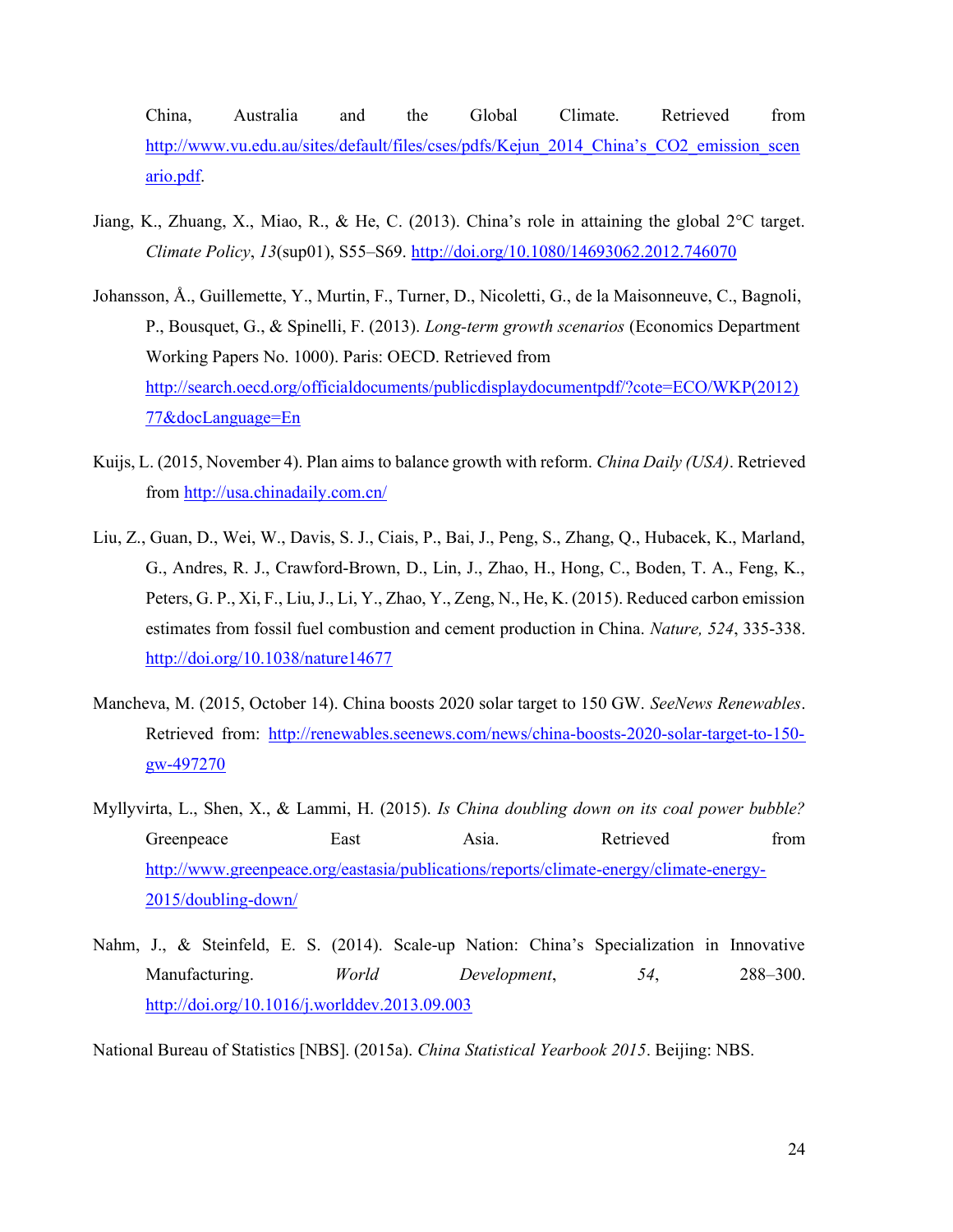- National Bureau of Statistics. (2015b). Statistical Communiqué of the People's Republic of China on the 2014 National Economic and Social Development. Retrieved from http://www.stats.gov.cn/english/PressRelease/201502/t20150228\_687439.html.
- National Bureau of Statistics. (2015c, October 19). Overall Economic Development was Stable in the First Three Quarters of 2015. Press release. Retrieved from: http://www.stats.gov.cn/english/PressRelease/201510/t20151019\_1257742.html
- National Bureau of Statistics. (2015d, July 15). June 2015 industrial value-added grew 6.8%. Press release. Retrieved from: http://www.stats.gov.cn/tjsj/zxfb/201507/t20150715 1214980.html.
- National Energy Administration. (2015). National Energy Board issued October total electricity consumption. Retrieved from http://www.nea.gov.cn/2015-11/16/c\_134821470.htm
- Ottery, C. (2014, July 23). China's planned coal-to-gas plants to emit over one billion tons of CO2. Energy Desk. Retrieved from http://energydesk.greenpeace.org/2014/07/23/chinas-plannedcoal-gas-plants-emit-one-billion-tons-co2/.
- People's Bank of China and United Nations Environment Programme [UNEP]. (2015, April). Establishing China's Green Financial System (Final Report of the Green Finance Task Force). Retrieved from http://www.unep.org/inquiry/PBC/tabid/1060068/Default.aspx.
- People's Republic of China (2015). *Enhanced actions on climate change: China's intended nationally* determined contributions. Beijing, China. Retrieved from http://www4.unfccc.int/submissions/INDC/Published%20Documents/China/1/China's%20IN DC%20-%20on%2030%20June%202015.pdf
- Pew Research Centre (2013, September 19). *Environmental Concerns on the Rise in China Many* Also Worried about Inflation, Inequality, Corruption: Survey Report. Pew Research Centre — Global Attitudes & Trends. Retrieved from http://www.pewglobal.org/2013/09/19/environmental-concerns-on-the-rise-in-china/.
- Pritchett, L., & Summers, L. H. (2014). Asiaphoria Meets Regression to the Mean (NBER Working Paper No. 20573). Retrieved from http://www.nber.org/papers/w20573
- Rohde, R., & Muller, R. (2015). Air Pollution in China: Mapping of Concentrations and Sources. Plos One, 10(8). http://doi.org/10.1371/journal.pone.0135749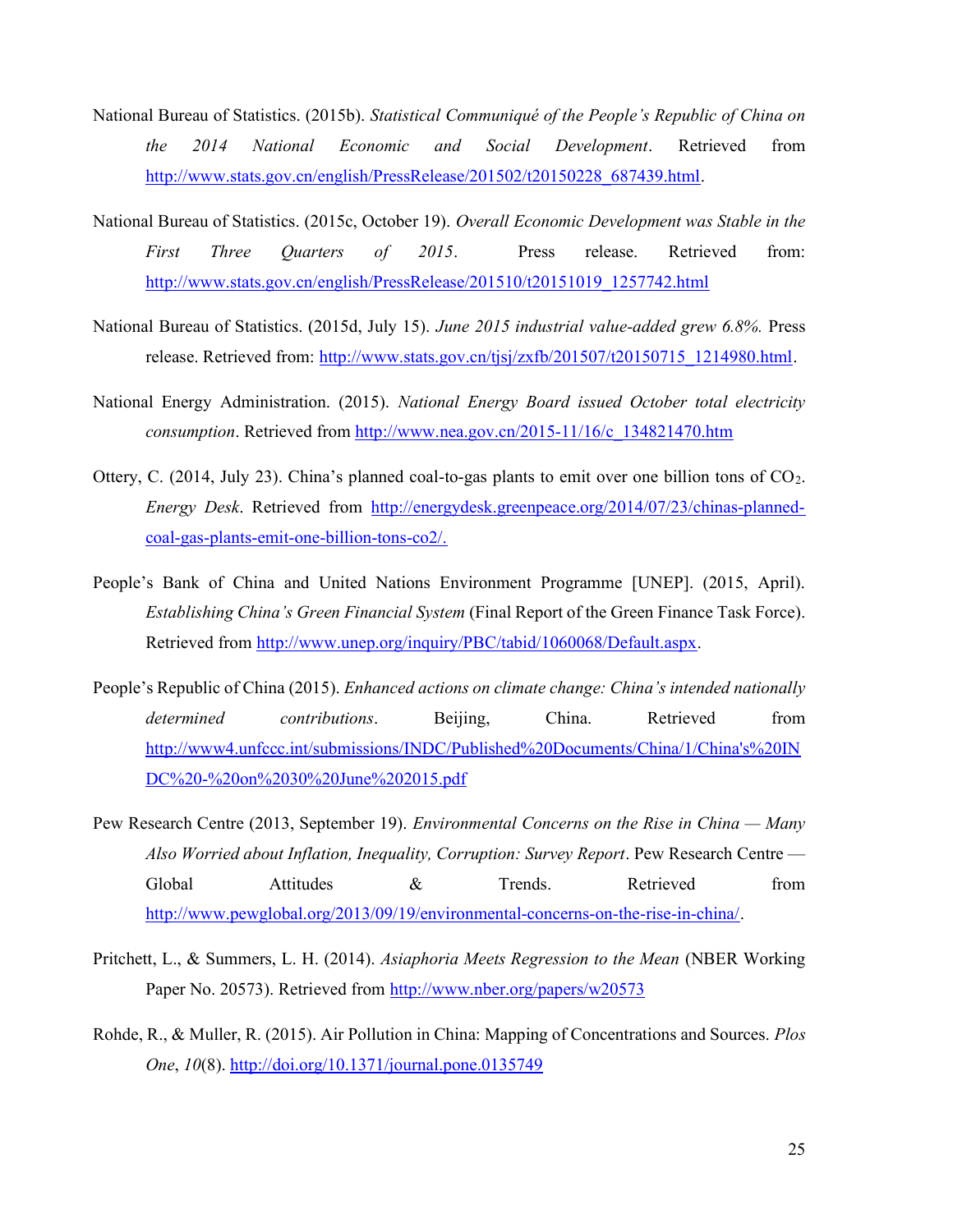- Sheehan, P., Cheng, E., English, A., & Sun, F. (2014). China's response to the air pollution shock. Nature Climate Change, 4(5), 306-309. http://doi.org/10.1038/nclimate2197
- Song, R., Dong, W., Zhu, J., Zhao, X., and Wang, Y. (2015). Assessing Implementation of China's Climate Policies in the  $12^{th}$  5-Year Period (Working Paper, September 2015). Washington, D.C.: World Resources Institute.

State Council of the People's Republic of China (2013). Air Pollution Prevention and Control Plan.

- State Council of the People's Republic of China (2014). Energy Development Strategic Action Plan (2014–2020). Retrieved from http://www.gov.cn/zhengce/content/2014- 11/19/content\_9222.htm
- Stern, N. (2015). Why Are We Waiting? The Logic, Urgency, and Promise of Tackling Climate Change. Cambridge, MA. and London, England.: The MIT Press.
- Teng, F., & Jotzo, F. (2014). Reaping the Economic Benefits of Decarbonization for China. China & World Economy, 22(5), 37–54. http://doi.org/10.1111/j.1749-124X.2014.12083.x
- Wei, Xi. (2015, December 3). City haze prompts Li Keqiang to promote "ultra-low-emissions coal". China News Network. Retrieved from http://www.gov.cn/zhengce/2015- 12/03/content\_5019555.htm
- Wike, R. and Parker, B. (2015, September 24). Corruption, Pollution, Inequality Are Top Concerns in China. Pew Research Centre — Global Attitudes & Trends. Retrieved from http://www.pewglobal.org/2015/09/24/corruption-pollution-inequality-are-top-concerns-inchina/
- Wilson, R. (2015, February 27). Peak coal in China? Not so fast. Carbon Counter Blog. Retrieved from https://carboncounter.wordpress.com/2015/02/27/peak-coal-in-china-not-so-fast/
- Wolf, M. (2015, August 25). "Why worries about China make sense". Financial Times. http://www.ft.com/cms/s/0/edd707ba-4a56-11e5-9b5d-89a026fda5c9.html??ftcamp=crm/email//nbe/FirstFTEurope/product#axzz3jgMhxWRg.
- World Bank and Development Research Centre of the State Council, People's Republic of China [DRC]. (2013). China 2030: Building a Modern, Harmonious, and Creative Society. Washington, D.C.: World Bank.